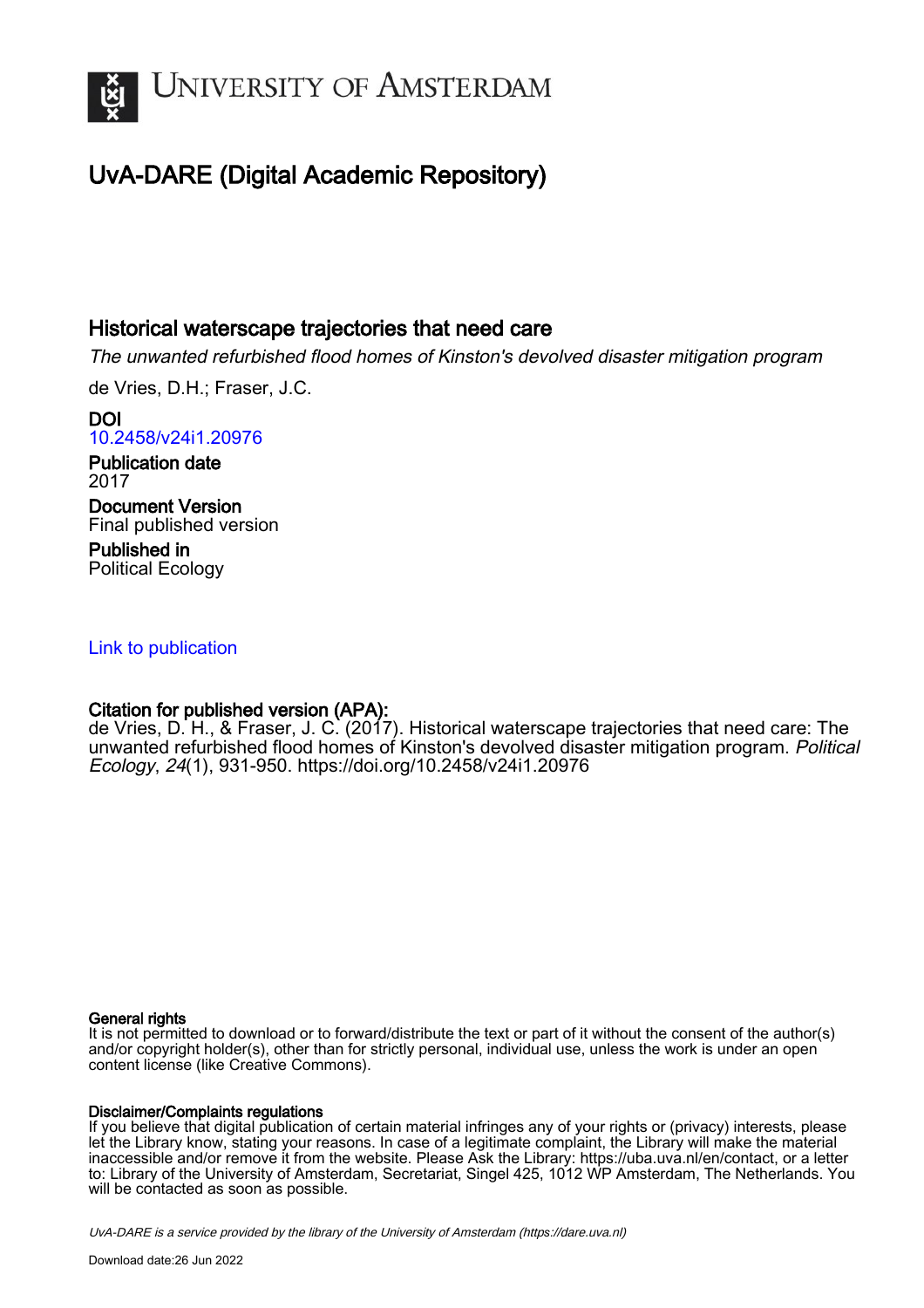# **Historical waterscape trajectories that need care: the unwanted refurbished flood homes of Kinston's devolved disaster mitigation program**

Daniel H. de Vries<sup>[1](#page-1-0)</sup>

James C. Fraser

University of Amsterdam, the Netherlands

Vanderbilt University, USA

#### **Abstract**

In 1999 Hurricane Floyd pummeled the eastern portion of North Carolina (NC, U.S.A.), and in its wake many localities participated in federal home acquisition-relocation programs in flood-prone areas, with shared and devolved governance. This article reports on one such program that was conducted in the City of Kinston, where a historical African-American neighborhood called Lincoln City was badly flooded by water containing raw sewage from a compromised wastewater treatment plant upstream. Afterwards, some of the acquired homes were relocated to an adjacent area populated by middle-class, African-American families. The article explores to what extent political devolution of flood mitigation disempowered residents to deal with this crisis in their waterscape. Combining a framework from medical anthropology regarding the logics of choice and care with historical political ecology, it illustrates how devolved government policy led to a continuation of the waterscape's discriminatory history after the buyout program, with no recourse for local citizens as the program worked through a logic of choice that demarcated responsibilities. Understanding this case requires a historically informed assessment of social impact, in which the chosen flood mitigation measures are critically assessed using tools from historically-informed political ecology, leading to a longerterm logic of care where needed.

**Keywords:** Devolution, flooding, path-dependency, waterscape, buyout, mitigation, care, choice

#### **Résumé**

**.** 

En 1999, l'ouragan Floyd a battu la partie orientale de la Caroline du Nord (NC, États-Unis) et, dans son essor, de nombreuses localités ont participé à des programmes fédéraux d'acquisition et de réinstallation de maisons dans des zones sujettes aux inondations, avec une gouvernance partagée et dévouée. Cet article rapporte un tel programme qui a été mené dans la ville de Kinston, où un quartier historique afro-américain appelé Lincoln City a été relocalisé. Par la suite, certaines des maisons acquises, inondées d'eaux usées brutes provenant d'une usine de traitement des eaux usées compromise en amont, ont été transférées dans une zone adjacente peuplée par des familles afro-américaines de classe moyenne. L'article explore dans quelle mesure la déconcentration politique en réalité (dis) a permis aux résidents de faire face à cette crise dans leur paysage aquatique. En combinant un cadre anthropologique médical concernant les logiques de choix et de soins avec l'écologie politique historique, il illustre comment la politique gouvernementale décentralisée a conduit à la poursuite de l'histoire discriminatoire de l'eau au-delà du programme de rachat. Les citoyens locaux manquaient de pouvoir alors que le programme fonctionnait avec une logique de choix que les responsabilités délimitées. La compréhension de ce cas nécessite une évaluation d'impact social historiquement informée, dans laquelle les mesures d'atténuation des inondations choisies sont évaluées de manière critique à l'aide d'outils d'écologie politique historiquement informée, conduisant à une logique de soins à plus long terme.

<span id="page-1-0"></span><sup>&</sup>lt;sup>1</sup> Dr. Daniel H. de Vries, Assistant Professor Anthropology of Health, Department of Anthropology, University of Amsterdam, Nieuwe Achtergracht 166, 1018 WV Amsterdam, the Netherlands. Email: d.h.devries "at" uva.nl. Dr. James Fraser, Associate Professor, Department of Human and Organizational Development, Vanderbilt University, USA. The authors wish to thank the *JPE* editors, two anonymous reviewers for their guidance, and Mrs. Cara Crisler. We specially want to thank Mrs. and Mr. Lawson (R.I.P.). This paper is dedicated to the people of Lincoln City.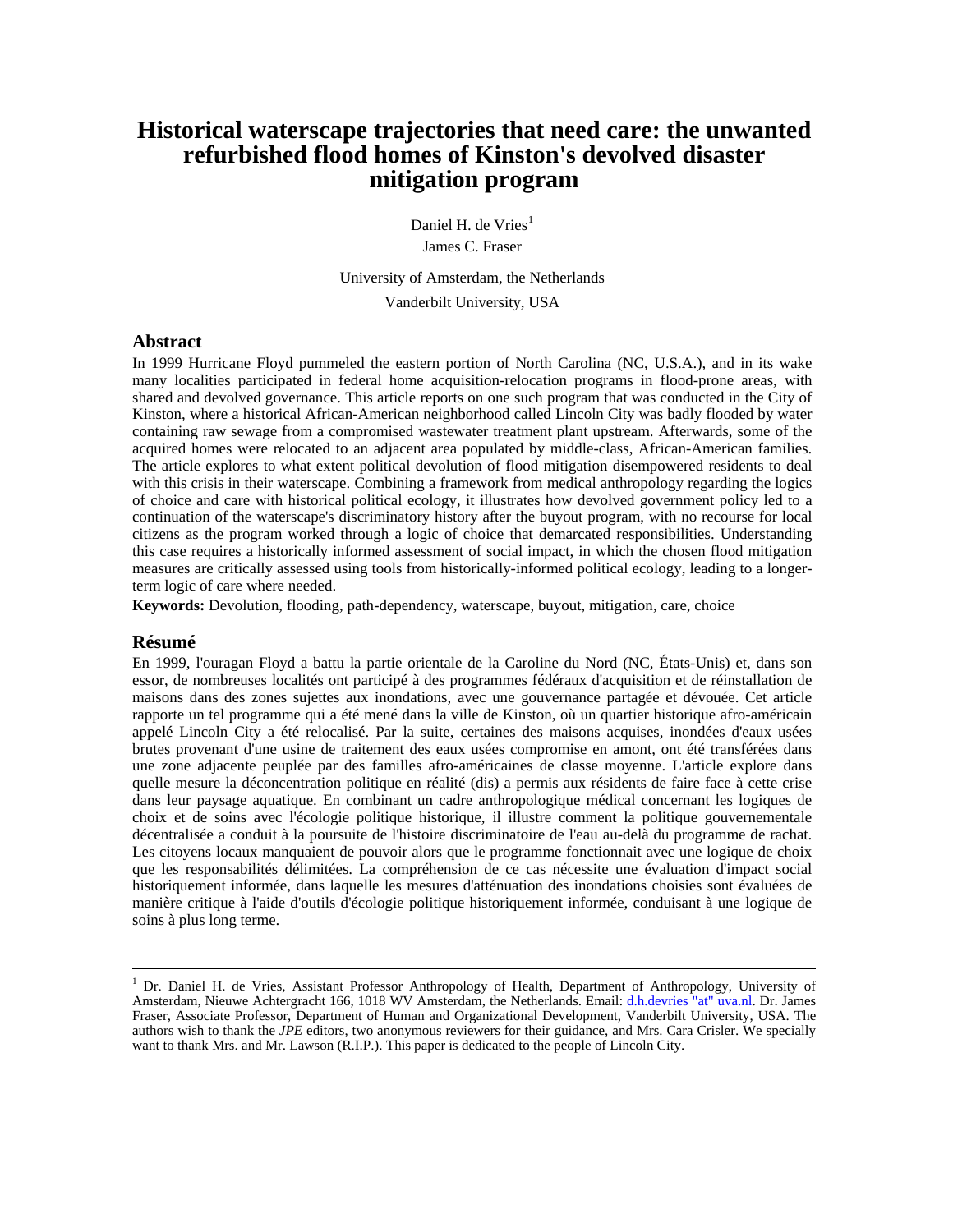**Mots-clés**: Dévolution, inondation, dépendance au chemin, paysage aquatique, rachat, atténuation, soins, choix

#### **Resumen**

En 1999, el huracán Floyd golpeó la parte este de Carolina del Norte (NC, U.S.A.), y para su recuperación varias poblaciones participaron en los programas federales de adquisición y reubicación que dependen de formas compartidas de gobierno delegado. Este artículo reporta uno de estos programas llevado a cabo en la ciudad de Kinston, donde un vecindario histórico Afro-Americano llamado Lincoln City fue adquirido. Posteriormente, algunas de estas casas que se inundaron con aguas residuales provenientes de una planta de tratamiento río arriba, fueron reubicadas en un área adyacente poblada por familias Afro-Americanas de clase media. Con el apoyo de un marco antropológico médico sobre las lógicas de elección y cuidados, y con ecología política histórica, este artículo explora hasta qué punto la descentralización política (des)empoderó a los residentes para negociar la crisis en su zona acuática. Este artículo ilustra cómo la descentralización de una política gubernamental dió continuidad a la historia de discriminación en esta zona acuática más allá del programa de adquisición, y sin oportunidad de otro recurso para los ciudadanos locales, ya que el programa funcionó con una lógica de selección que demarcaba la responsabilidades. Este artículo propone una evaluación histórica e informada del impacto social, en que la lógica para mitigar la selección es críticamente evaluada con herramientas de ecología política históricamente informada, y es intercambiada por cuidados de largo plazo en situaciones donde esta necesidad pueda ser evidenciada.

**Palabras clave:** descentralización, inundación, dependencia del camino, zona acuática, adquisición, mitigación, cuidado, selección

#### **1. Introduction**

Over the twentieth century, federal approaches to floodplain management in the U.S.A evolved from structural engineering projects (levées and dams) to mitigation initiatives, such as home acquisition and relocation of homeowners—buyouts—out of the flood-prone areas (Barry 1998; Berke 1995, Brody *et al.* 2011; Godschalk 1999; Miletti 1999; Nilsson 2005; Platt 1999). While existing since the 1970s, the rising cost of payouts from the National Flood Insurance Program (NFIP) to affected households made buyouts an increasing policy priority from the 1990s (Holladay and Schwartz 2010; Kick *et al.* 2011; Platt 1999). During this same period, the flood mitigation agenda also became increasingly contextualized by a governance model of devolution, or a "democratic experimentalism" characterized by decentralization and deregulation (Super 2008). While influenced by a decline in trust in federal (national) government (Jennings 1998), devolution appeared in the 1988 U.S. Stafford Act, designed to encourage states and localities to develop comprehensive disaster preparedness plans. Good governance of mitigation measures needed to be local and inclusive, led by its "first responders", empowering citizens to shape the policies that affect their lives (Birkland 2008). In the period following Hurricane Andrew in 1992, the federalist agenda began circumventing state governments by engaging directly with cities and counties (IFMRC 1994). Reports even called for devolution to the level of the individual (Faber 1996). The passing of the Bunning-Bereuter-Blumenauer Flood Insurance Reform Act of 2004 (P.L. 108-264) mandated that property owners suffering repetitive losses from flooding were held responsible for damage if they chose not to leave the affected zone, the 100-year floodplain.

The assumption that local governments (city and county) are best suited to develop and implement flood mitigation projects has not been borne out by evidence from other fields. Many devolved programs fail because the state does not actually relinquish *enough* control to local people, and powerful people capture status, resources, or gain more power through implementation (Batterbury and Fernando 2006; David and Lockwood 2009). In addition, devolution has often been linked to "neoliberalized governing at a distance" leading to intensification of market-based instruments such as competitive bidding (David and Lockwood 2009; Bockmeyer 2003) and using a community as on-the-ground implementation agents of regional strategies. In a study by Bockmeyer (2003) on community development cooperation in the Lower East Side of New York City, devolution did not enhance access to services, but instead encouraged community group competition, shrinkage or elimination of smaller community based organizations (CBOs) and growth of professionalized community development corporations (CDCs). Based on long-term experience with devolution in welfare and poverty programs, the "devolution revolution" has also created openings for new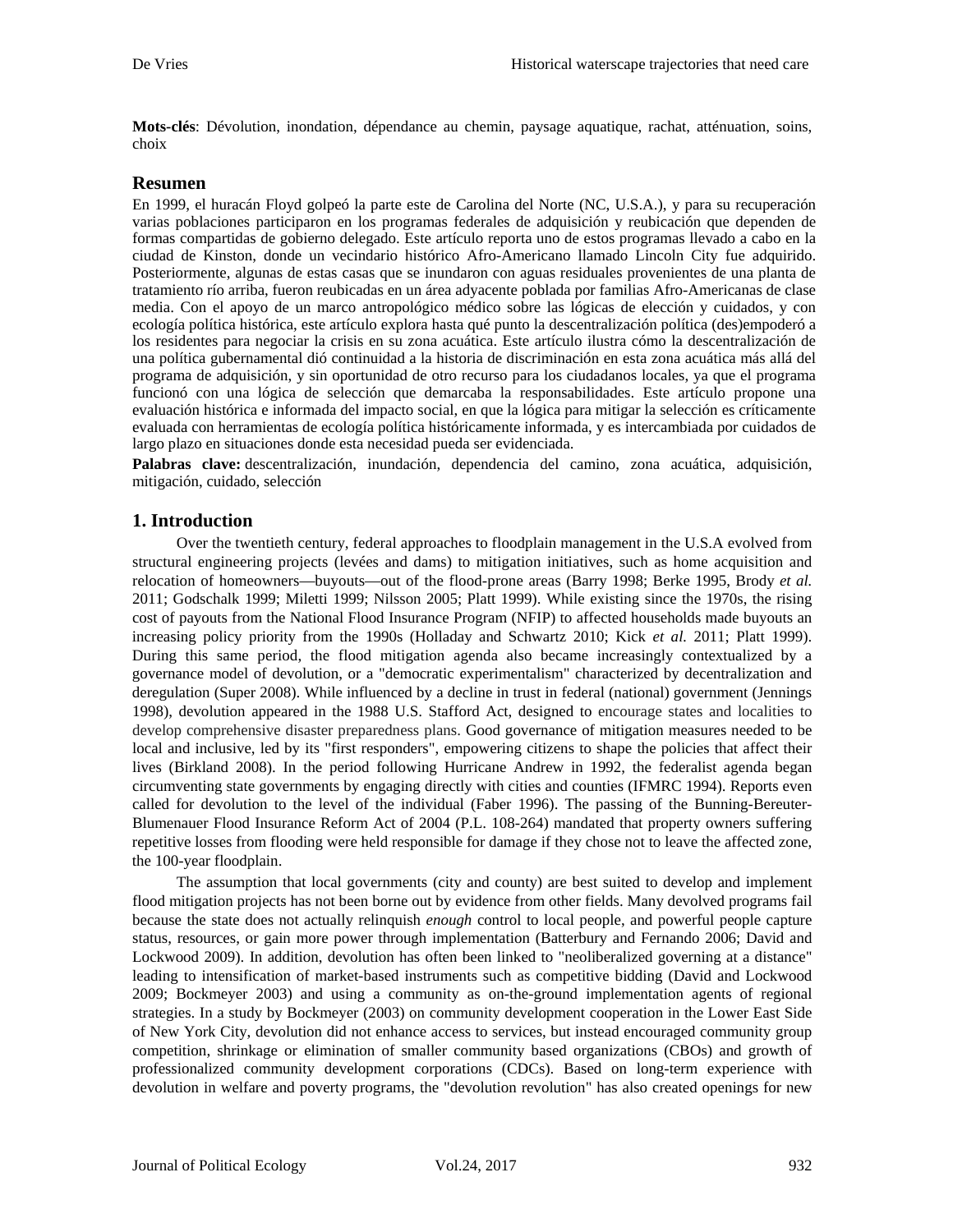forms of racial inequality that disadvantage African-Americans in the U.S. welfare system (Soss 2001), constrained the agency of welfare workers (Morgen 2001), and contributed to the calamity that low-income people suffered during and after Hurricane Katrina (Super 2008). Super (2008) has argued that underlying these problems is the impossibility of finding consensus on a range of issues, including the nature of problems and appropriate governance actions, and a lack of reliable metrics, time, and means to pay for expensive local deliberations. Berkes (2010) noted that for devolution to be effective, it requires a shift in focus from a static concept of management to a dynamic concept of governance shaped by interactions, feedback and adaptation over time.

This article provides a case study of devolution from the field of disaster mitigation. It illustrates the difficulties of implementing devolved programs in disaster mitigation contexts that are historically embedded in racial and economic inequality, like many floodplain communities in the US rural south. The case shows how flooded homes were repurposed without recognizable consideration for the health and wellbeing of their owners, or of the larger community. Our key informants sought justice, but ended up in disputes about rules, regulations and definitions, and with a lack of accountability. There was a conflict between a 'historical' ideology of discrimination, actively re-constructed through technologies of risk in the waterscape, and the cornerstone idea of 'choice' that led devolved, mitigation decision making, permitting voluntary decisions to be made in response to offers of mitigation. we argue a logic of *care* would have been better suited to govern this mitigation project (Mol 2008; Mol *et al.* 2010). Understanding neighborhood history could have guided more informed assessment of its social impacts.

#### **2. Care, choice and waterscapes**

Political ecology and medical anthropology have in common the development of important critiques of the 'logic of choice.' Political ecologists encourage historical examination of the dynamic pressures of inequality that co-produce geographies of distress (Blaikie *et al.*1994; Pelling 1999). Their point of entry is a critique of rational choice. [2](#page-3-0) Choices in flood recovery and mitigation, they argue, never lie outside the historical production of flood hazards that result from complex spatio-temporal processes linking ecological ("natural") relationships to political, economic, social and cultural domains. In these processes, some groups are rendered more likely to experience flood risk than others. While removing housing from flood-prone urban areas appears reasonable to safeguard residents, political ecologists argue that disasters do not simply flatten landscapes but they deepen and erode the "ruts of social difference they encounter" (Smith 2006: 3). In this sense, "choice" is a continuation of historically specific achievements or dynamic pressures that are co-produced by ecological and social interactions over time. The terms "waterscape" focuses attention toward this complex relationship in floodplains (Perrault *et al.* 2012; Mustafa 2013). Waterscapes are seen as hybridized socio-natural flows that fuse together nature and society in inseparable ways (Swyngedouw 2009).

Medical anthropology deals with social, cultural, biological and environment factors that contribute directly and indirectly to well-being and health. The focus on well-being underpins disaster mitigation and patient care, allowing for productive translation of concepts between these domains. The conceptual translation from floodplain victim to patient care is closer than it may seem as both domains deal with suffering agents that have become politically embedded with outside expertise. This article draws attention specifically to the distinction between the logic of care in flood mitigation programs and the logic of choice developed by the medical anthropologist Annemarie Mol (2008). As medical caregivers became unsatisfied with the lack of power of patients—seen as passive care-receivers—the solution in the medical field was to see the "patient" or person who receives care as a "customer" with purchasing power. After all, in the market customers make their own choices. This consumptive approach to care—the choice made available to patients to seek their own care—is likened to the Western ideal of individual autonomy (see also, Markus and Schwartz 2010). Mol argues that this also framed healthcare as a product for sale, obscuring the idea that it is a relationship between caregiver and patient, and not a product to be bought or merely exchanged.

<span id="page-3-0"></span><sup>&</sup>lt;sup>2</sup> Which argue aggregate social behavior is result of individual behavior - each makes their own decisions.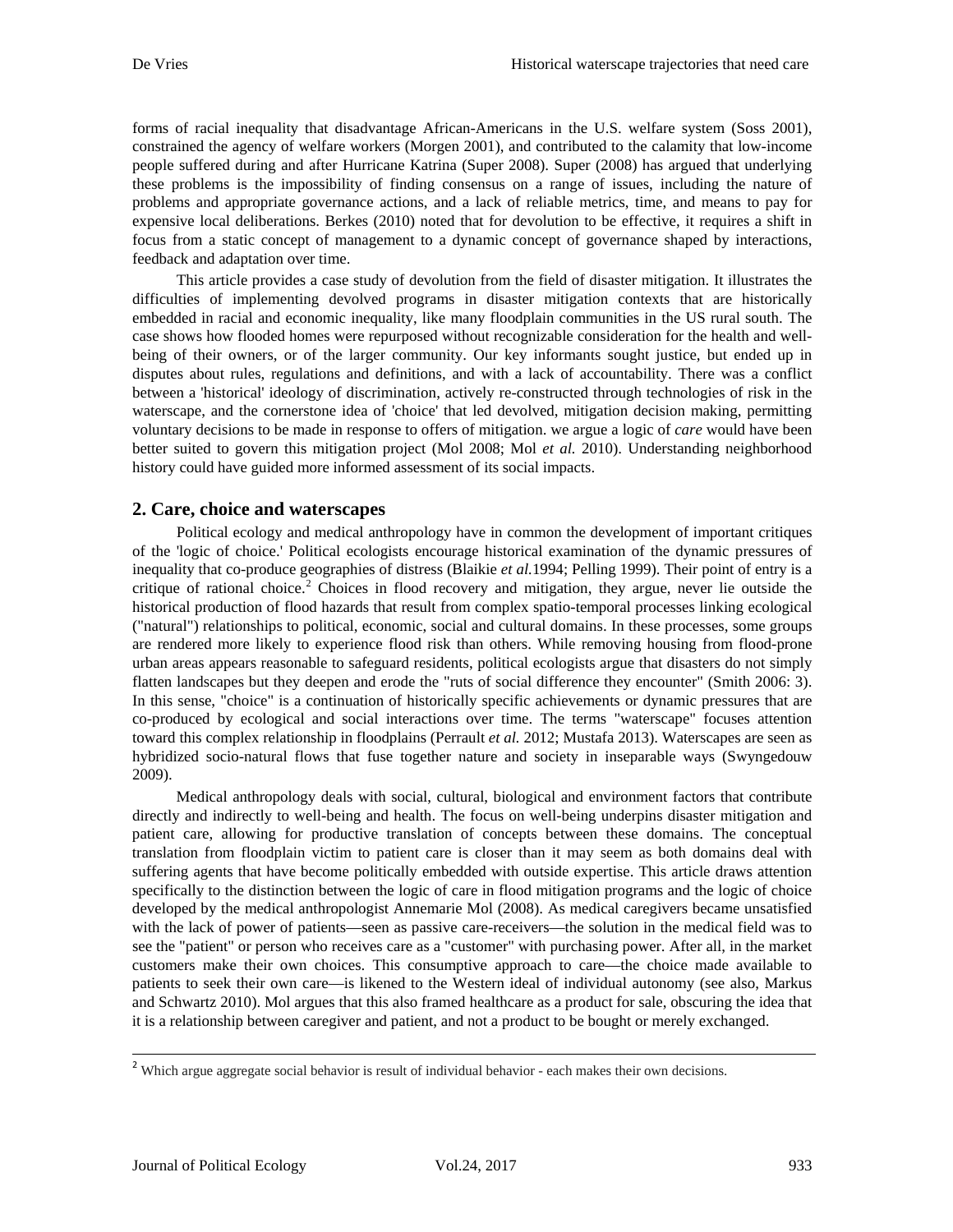Instead of a *logic of choice*, Mol argues for a *logic of care* in which fragility is taken to be part of life. She points out that care professionals in practice accept that sooner or later everyone may need help, and that an enduring quality of care-giving is that professionals also refuse to give up on anyone. Care professionals do not abandon their patients. They keep trying, tinkering, and re-examining the situation. This logic contrasts with the idea of consumption, where a group of people to whom nothing can be sold anymore stop being a 'target group.' The art of care is to figure out how various actors might best collaborate in order to improve, or stabilize a person's situation. And in this process, the patient him-/herself actively performs and plays a role, attending to symptoms and engaging with care professionals to make care practices a reality.

Within devolved hazard mitigation practice, a logic of choice is discernable at two levels. First, choices are made by local mitigation programmers to offer buyouts of property based on FEMA-data; second, choices are given to floodplain victims to accept or deny these offers. Starting with the former, in floodplain mitigation, a hierarchical chain of command exists in which municipalities submit land acquisition applications to the federal level (FEMA) through state and regional agencies for approval, based on cost-benefit analysis. Political-economic technologies such as digital flood insurance rate maps (DFIRMS) that employ hydrologic modeling, estimate the probability that a parcel of land will be inundated with a certain amount of water. DFIRMS create a cost-benefit rationale that is used to determine whether or not people residing in them should be targeted for a buyout intervention. However, beyond the cost-benefit analysis, localities retain a great deal of authority—*choice*—over where they will implement buyout programs, Thus, there is a "system in which the power to govern is shared between national/central and state or unit governments" (Doyle 2012: 6). Theoretically, the benefit of this multi-scalar approach to floodplain governance is that shared power between levels of government increases the likelihood of the best policy ideas surfacing (Doyle 2012; Kettl 2002). However, when using cost-benefit analyses alone, FEMA funnels economic rationality down bureaucratic hierarchies to the most local city or county levels, leaving (socio-) political understanding out of its accountability framework.

Having made their own choices within the cost-benefit framework, a second framing of the logic of choice occurs when offers of voluntary acquisition are presented to homeowners by frontline workers. As homeowners make the decision whether to vacate their homes and accept compensation, buyout professionals communicate messages of risk, at times supported by emotional references to previous flood hazards. In this context, floodplain populations are seen to be in need of care in the form of protection against unnecessary flood risk, for themselves and for the economic wellbeing of entire localities. Yet, care is framed in such a way that acceptance of offers of mitigation is dominant. For many, this choice is a valuable opportunity. On the other hand, it is also constrained; if property owners refuse to be bought out, they not only must pay increased insurance rates (although this is debated, Caruso 2014) but also risk being left without further public flood protection investments if they remain. As Kick *et al.* write "Under these circumstances, it is anticipated that homeowners will adopt the apparently rational course and accept the mitigation offer to secure their homes or relocate out of harm's way" (Kick *et al.* 2011: 511).

In planning and mitigation literature, choice is conceptualized as the cornerstone of decision-making. In general the sentiment among hazard mitigation officials, in the popular media and among academic observers is that people *choose* to live in floodplains in the first place. In many cases—particularly when it concerns vacation homes in expensive beach front areas—they are correct. Yet in disadvantaged communities as political ecologists have identified, there is far less room to choose, and 'choice' in devolved mitigation practice may have limitations. In this article medical anthropology and historical political ecology are combined to provide a framework for balancing choice and care. A waterscape's historical influences and threats to democratic governance need to be understood alongside cost-benefit calculations. Historical political ecology has shown the latter may be self-reinforcing (Pierson 2004). Processes of social change may be path-dependent, meaning they exist semi-independently from the people involved in or affected by them (Mahoney 2000; Pierson 2004). In other words, waterscapes become locked in a certain direction that stakeholders find hard to change or reverse (Joosse 2010). If this is correct, then tracing connections between current and past practices may reveal situations in which a caring approach is better suited to deal with the buyout program than offering choice. Here, insights from medical anthropology can help to provide a second step in this approach; the development of and motivation for a logic of care that supports mitigation programming within a devolved context. Here the caregivers do not give up after contractual obligations are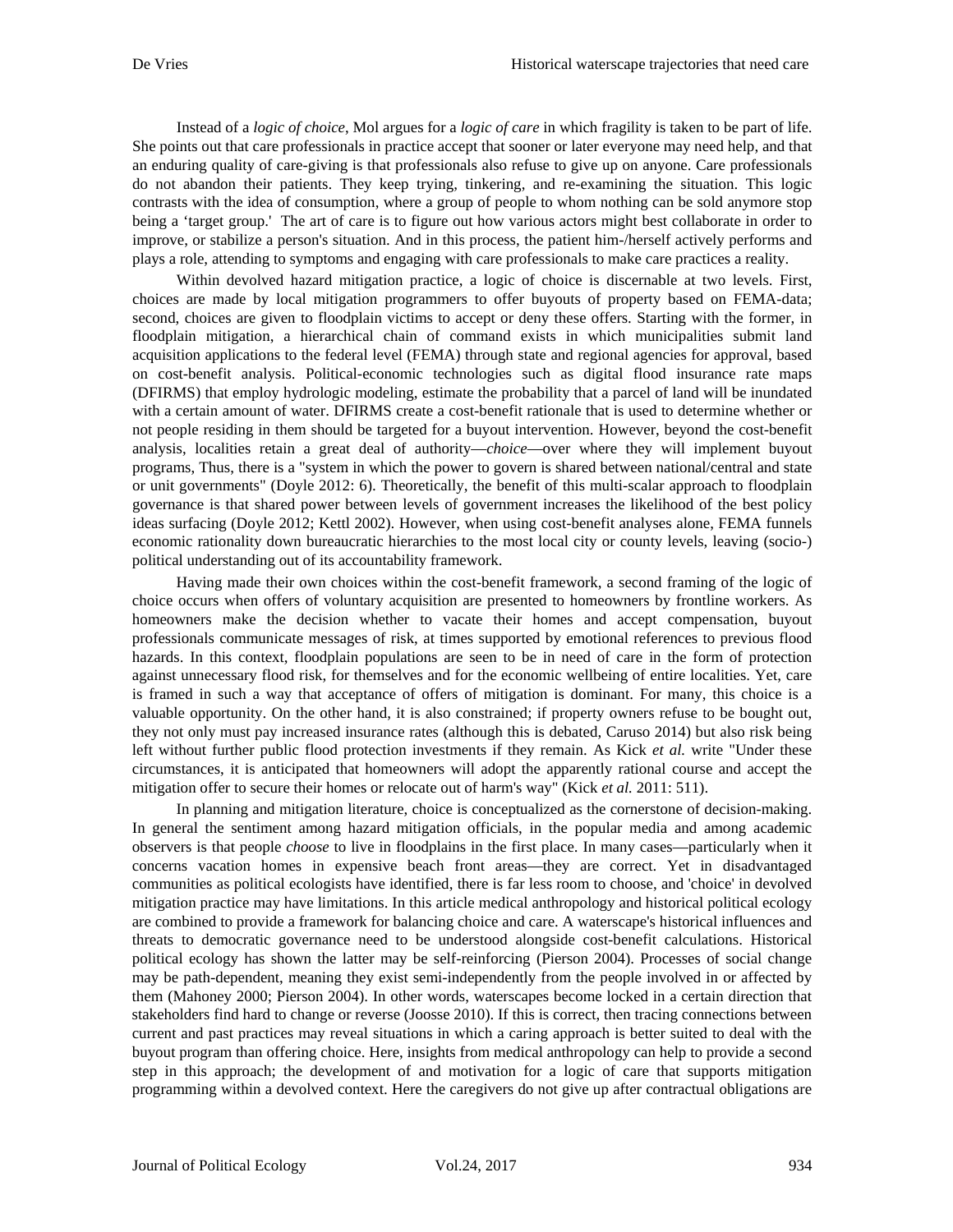over, but instead continue to monitor and engage with individuals and communities in order to address injustices.

#### **3. The case of refurbished homes**

A devolved government buyout and relocation program took place in the City of Kinston, North Carolina (U.S.A.). In 1999, Hurricane Floyd brought disastrous flooding to several parts of Kinston, including the lower-income, historically African-American neighborhood referred to as "Lincoln City" (De Vries 2008; De Vries 2011; De Vries and Fraser 2012). Lincoln City is located close to the bank of the Neuse River and near hazardous land uses, including a junkyard and a wastewater treatment plant. Flooding from Hurricane Floyd inundated many Lincoln City homes (330mm of rain fell in 24 hours), while releasing raw and partially treated sewage as well as oil, gas and other toxic compounds from these two facilities. After the flood, local government authorities acquired homes that residents presumed would be destroyed, following common mitigation rules. Yet, some of these homes were relocated to a nearby African-American neighborhood, refurbished, and sold to new homeowners as part of an effort to provide affordable housing needed after the flood had destroyed a large part of Kinston's homes.

This article focuses on the efforts of a local African-American couple, Gladys and William Johnson<sup>[3](#page-5-0)</sup>, to prevent these refurbished houses from being located next to their home. We and our colleagues first learned about them when we heard their voices on a two-hour long 2001 video—on VHS tape—which circulated through the offices of the mitigation division in the FEMA headquarters in Washington D.C. which we were visiting for a mitigation research project. Mr. Johnson was heard on his home video providing commentary on a house which had been placed on the lot next door. After this, the video included hour-long public broadcasts of four City Council meetings of Oct 1<sup>st</sup>, Oct 22<sup>nd</sup>, Nov. 5<sup>th</sup> and Nov. 19<sup>th</sup>. The video showed City Council meetings discussions, including remarks from residents. To our astonishment, the video was given to us with a comment by the FEMA official: "Take a look at this, it may interest you." The official hosting us noted that they had not taken any further action on the complaints in the video, because the issue was deemed "outside their jurisdiction."

Soon after, we scheduled an appointment with the video's producer, Mr. William Johnson, and his wife Gladys. As we watched the video together during a half-day meeting we solicited feedback on what they had seen and how they understood the events described, pausing many times for questions, commentary and reflections. After the viewing, we asked more follow-up questions, and Mr. Johnson drove us around the area showing some of the properties which the local Greater Kinston Community Development Cooperation (GKCDC) apparently had acquired through the buyout process, and showed us the GKCDC office location downtown. We went back to Kinston and consulted the *Kinston Free Press* newspaper archive at Lenoir College and organized the reports and documents which our informants had provided to us, including council meeting minutes and agendas, and official correspondence with the couple. We found no additional technical documentation about the GKCDC refurbishment action, but we did conduct a telephone interview with a key staff member of the GKCDC who oversaw the relocation of the same refurbished homes highlighted in the video. We were unable to trace the original owners of the homes affected.

All of this information was contextualized by fieldwork on the general experience of the residents of Lincoln City, which included ethnographic observations in the floodplain area of Lincoln City and long interviews with six older floodplain residents, two City mitigation planners and one planning consultant about general buyout issues. In addition, a buyout experience dataset was used from a FEMA-funded buyout study led by the Center for Urban and Regional Studies at the University of North Carolina at Chapel Hill (De Vries and Fraser 2012; Fraser Rohe and Godschalk 2004). This dataset consisted of a randomly sampled telephone survey among 89 floodplain property owners who had been offered a mitigation offer to relocate outside of the 100-year floodplain. This dataset included background information on 5 of the refurbished properties.

Piecing these bits of information together, the analysis that follows captures hopelessness, vulnerability and injustice. We had experienced this during our interaction with floodplain populations.

**.** 

<span id="page-5-0"></span><sup>&</sup>lt;sup>3</sup> To protect privacy, these are not the real names of the respondents.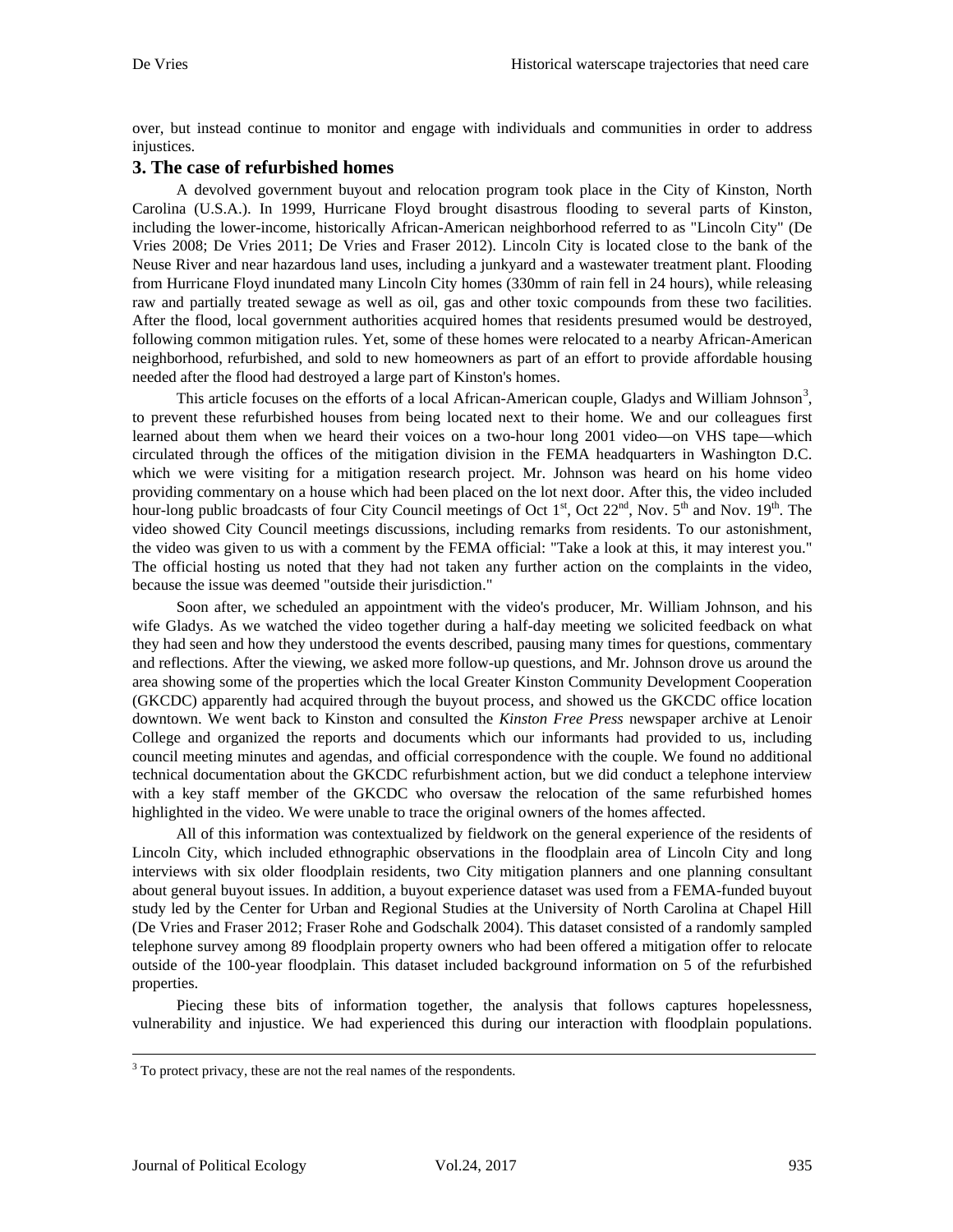Some of our reflections have been published previously (De Vries 2011; De Vries and Fraser 2012). Yet, the current story on housing development practice unearthed and made present in a new way the historical legacy of racial and economic segregation since the beginning of the twentieth century (Ueland and Warf 2006). To us, the lasting impact of a racialized buyout mitigation program was based on inherent contradictions, revealed by a medical anthropology research approach. It was clear that the people involved tried to do good. All of them. But deeper social tensions emerged in conceptualizations of choice and its role in devolved governance.

#### **4. A history of spatial discrimination**

African-Americans began to settle south of the City of Kinston in the twentieth century when Lincoln Barnette purchased three acres of land. Low-income labor workers, many of whom were freed slaves, began to buy lots and build houses near Barnette's property and named the area Lincoln City (*Kinston Daily Free Press* 1976). The burgeoning black community of Lincoln City resided just outside of the Kinston city limits in low-lying 'bottoms' between the river and a cemetery. Noted on an early fire insurance map of 1914 as "negroe tenement" south of the City line, by 1925 the now judicially incorporated area was shown as part of the City, yet was still singled out as separate (Figure 1).



Figure 1: 1925 Sanford Fire Insurance Index Maps for Kinston. On the bottom right, in panel #24, the black neighborhood of "Lincoln City" stretching into the Neuse River floodplain. Today, most of the area has reverted to forest and the roads are closed. Source: U.S. Library of Congress.

In the early twentieth century locals directly experienced the spatial segregation visible on these maps. One elderly Lincoln City resident mentioned: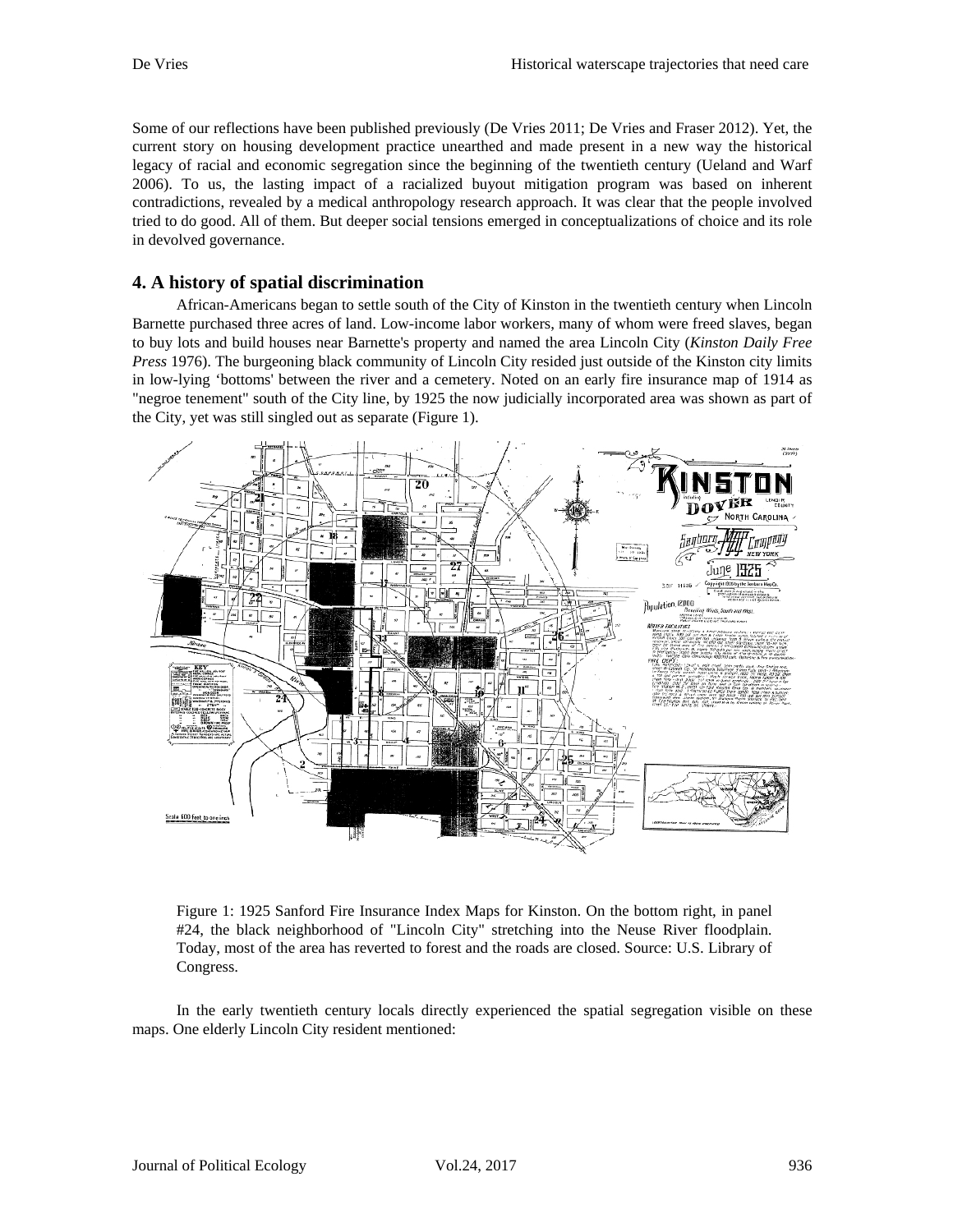Where J.D.'s supermarket is, was all white folks. The nearest black folks was on Reed Street. A hill up on Adkin Street leading to J.D's. You couldn't go there this time of evening. The white folks would throw at you, chunk at you, call you "nigger." It was called *Crackertown*.

Lincoln City offered a rare opportunity for African-American home ownership, even though it suffered repetitive flooding (*Kinston Free Press* 1996). A long-time resident noted how this affected the local's relationship to water:

We weren't offered better land. Naturally, when the floods came we had to live with it. Because when you are living in a segregated society you know you have whites in one area and blacks in another, and where we was living, this was the only place that we could live. Cause you couldn't go to a white area and buy a house. That was a no-no.

Despite racial apartheid and flooding, Lincoln City was a place of pride to many of the African-Americans who lived there, and it included a dairy farm and one of the only schools for blacks (Kinston College) - attracting many black outsiders to the neighborhood. As one of its former residents, an 87 yearold woman noted "The people loved each other, they fed each other, clothed each other, and they took care of each other's children; it was a nurturing kind of community, and a very religious community." Residents developed routines to respond to hydrological events, including placing items inside their homes on bricks, having boats nearby, and relocating during high water events.

The US civil rights movement started to develop in the 1960s, but segregation remained part of this waterscape until its end. During the 1960s the municipal government of Kinston built the Peachtree landfill and wastewater treatment plant adjacent to Lincoln City. After the flooding from Hurricanes Hazel in 1954 and Hilda in 1962, the City began lobbying the state legislature of North Carolina to dam the Neuse River in efforts to reduce flooding and protect the City's infrastructure. Only one of four planned dams was eventually built—in fact only marginally protecting the neighborhood—and residents lacked political capacity to demand other defensive structures. One respondent blamed herself for this, noting that people simply did not ask questions: "I really never understood why they did, because they come back, you know, they never did follow-up on what they said they were gonna do." In 1978, despite Lincoln City's cultural and economic significance to African-American residents, Kinston officials applied for and received a United States Department of Housing and Urban Development (HUD) grant to finance a floodplain home acquisition and relocation project to move Lincoln City residents. This move was consistent with the way in which City officials conceived the space of Lincoln City as a "floodplain." Relocation was supported by flood insurance rate maps, and low-income housing was seen as unwanted "blight."

While the relocation strategy failed to relocate many residents, it created a new spatial representation of the neighborhood as a hazardscape. A federally supported Hazard Mitigation Grant Program was used by City officials to pursue a buyout strategy after Hurricane Fran in 1996, but again this program received only a lukewarm response with many Lincoln City residents uninterested in participating, preferring to stay in their homes once repaired. When in 1999 severe flooding associated with Hurricane Floyd ravaged the City of Kinston once more and wrecked the Peachtree wastewater treatment plant, it released fecal contamination into Lincoln City homes. [4](#page-7-0) This event seriously challenged attempts by local residents to stay in Lincoln City, as many homes sat for a week in contaminated floodwaters. As a result, most of the buildings were condemned by the City of Kinston. During the buyout negotiations, Kinston officials told the flood victims that as part of the buyout process their homes would be demolished, which was in accordance with general FEMA buyout practice (De Vries and Fraser 2012). In this context, City officials were able to sell their program, with ninety percent of flooded property owners choosing to participate. City officials had plans for the area, and state and FEMA officials supported the effort to move people out of the hazardscape.

 $\overline{a}$ 

<span id="page-7-0"></span><sup>&</sup>lt;sup>4</sup> The plant was later dubbed an "environmental embarrassment that should never have been built" by FEMA director James Witt while visiting Kinston (NC-DPPS 2007).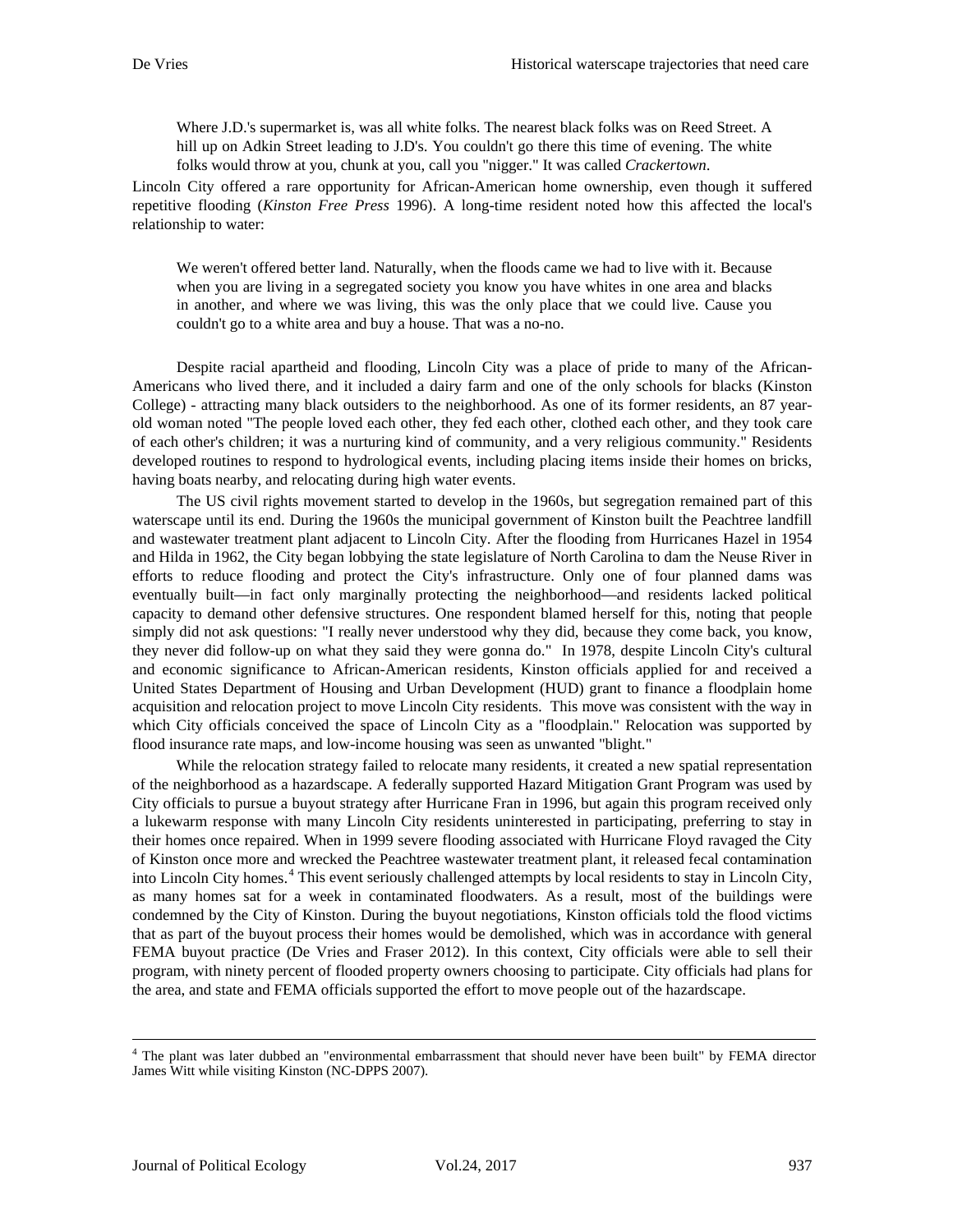### **5. Exporting the flood**

Despite the promise to destroy the bought-out homes, the City refurbished a number of them and moved them into its other African-American neighborhoods without informing the previous inhabitants. William Johnson told us about his surprise when one of these homes was placed on the empty lot next to his home in the summer of 2001:

When they put these flood houses down it was so quick that nobody knew. I mow the lawn. Usually I kept the lot next door. I mowed the front. I mowed the sides. And, when I came to the back to mow, the house was there!

about it.



Figure 2: State of one of the two flooded homes that ended up next to the Johnsons house, before refurbishing, summer 2001. Source: William Johnson.

Speaking about the lot, his wife Gladys Johnson said:

It was just underbrush so we kept it up. We just asked them if we could. But later on we got interested in the property so we inquired about buying it. So my husband had spoken to some City officials and they said they would give us further options. But we knew that nobody in the neighborhood had a clue that this was going on. There was no kind of meeting or anything to let us know.

Soon after the first home was placed, a second home was positioned on the adjacent back side of the Johnsons' house. Frustrated and concerned, the Johnsons retraced the owners of this house and found out that other homes had now been placed in East Ridge (4 homes) and on Shaw Lane (6 homes). Further inquiry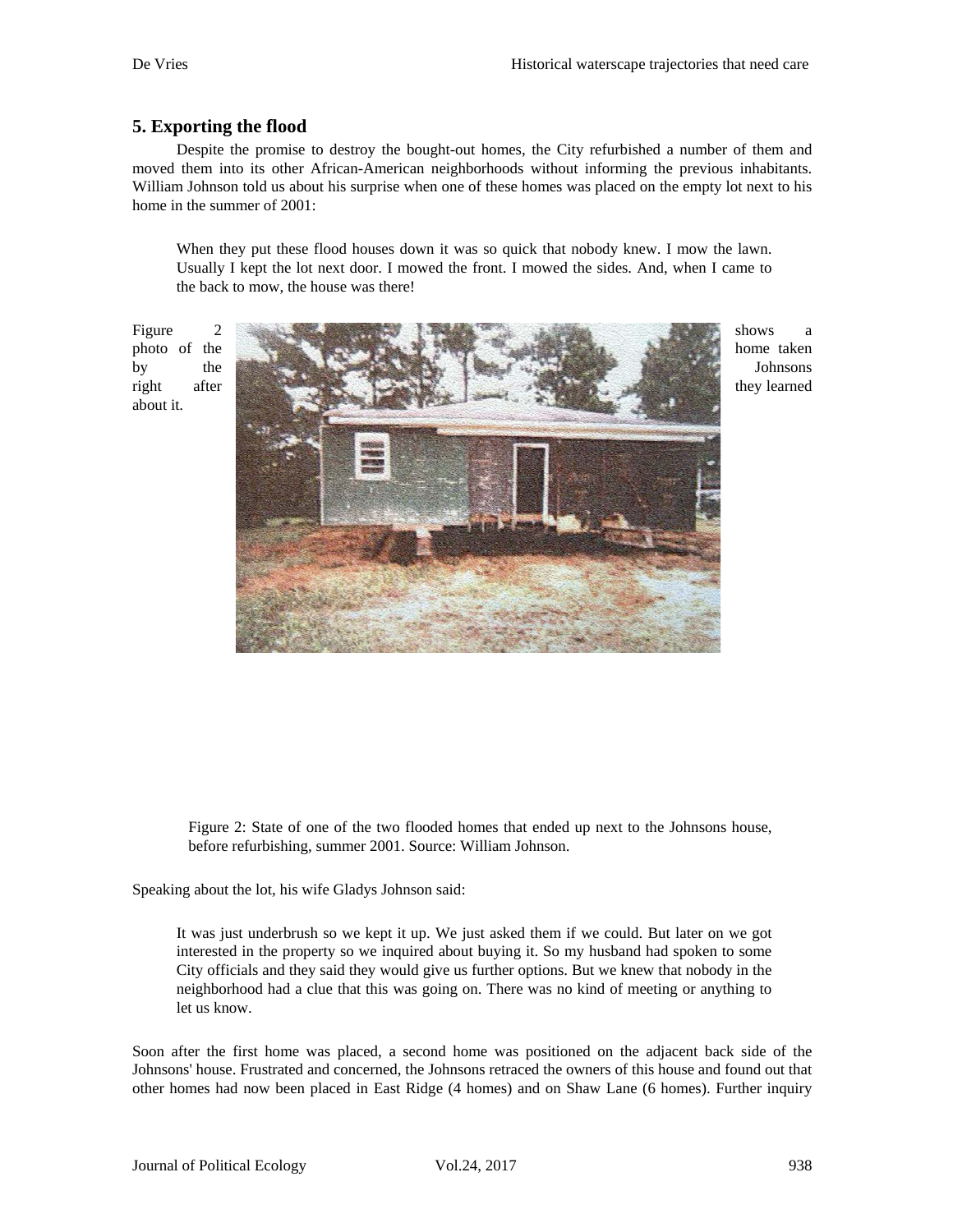made clear that it was a nonprofit organization called the *Greater Kinston Community Development Corporation* (GKCDC), a spin-off of the Greater Kinston Credit Union, which was managing this process. After the Johnsons contacted the GKCDC for clarification, a Project Manager met with concerned community members and according to the Johnson stated that the GKCDC was required in the future to wash the walls with a chlorine solution and tear out all affected walls and floors. It was explained that the GKCDC had received a land grant from the North Carolina Community Development Initiative to move 21 vacant homes out of the flood area onto empty lots. The dataset from the buyout study conducted by the Center for Urban and Regional Studies had some details on five of these properties, shown in Table 1 (Fraser *et al.* 2004).

| <b>Flooded address</b>                                                        | 106 Bynum            | <b>302 Jay</b><br>St. | <b>304 Jay</b><br>St. | $408$ Jay<br>St.     | <b>500 Jay</b><br>St. |
|-------------------------------------------------------------------------------|----------------------|-----------------------|-----------------------|----------------------|-----------------------|
| Before the flooding, how many<br>years had you lived in your<br>neighborhood? | 19                   | 22                    | 19                    | 25                   | 17                    |
| Prior to the flood, how satisfied<br>were you with the house you lived<br>in? | Satisfied            | Very<br>Satisfied     | Very<br>Satisfied     | Very<br>Satisfied    | Very<br>Satisfied     |
| Before the flood how attached were<br>you to your neighborhood?               | Very<br>Attached     | Very<br>Attached      | Very<br>Attached      | Very<br>Attached     | Very<br>Attached      |
| How extensive was the damage to<br>your home due to the flooding?             | Very<br>Extensive    | Very<br>Extensive     | Very<br>Extensive     | Very<br>Extensive    | Very<br>Extensive     |
| Had your home been flooded<br>before?                                         | Yes                  | N <sub>o</sub>        | N <sub>o</sub>        | N <sub>o</sub>       | N <sub>o</sub>        |
| How many inches of water did you<br>have in your home?                        | 120                  | No data               | 36                    | 60                   | 60                    |
| Were you able to live in your home<br>after the flood?                        | No                   | No                    | Yes                   | Yes                  | $\rm No$              |
| Was your home condemned after the<br>flood?                                   | Yes                  | Yes                   | N <sub>o</sub>        | N <sub>o</sub>       | Yes                   |
| Did you make any repairs to your<br>home after the flood?                     | N <sub>o</sub>       | N <sub>o</sub>        | Yes                   | Yes                  | N <sub>o</sub>        |
| Did you feel that participation in the<br>buyout program was voluntary?       | N <sub>0</sub>       | Yes                   | Yes                   | No                   | Yes                   |
| In your opinion, how fair was the<br>price offered for your home?             | Not very<br>fair     | Very Fair             | Somewhat<br>Fair      | Somewhat<br>Fair     | Very Fair             |
| In what category would you classify<br>yourself?                              | African-<br>American | African-<br>American  | African-<br>American  | African-<br>American | African-<br>American  |

Table 1: Survey details on 5 refurbished homes. Source: Fraser *et al.* 2004.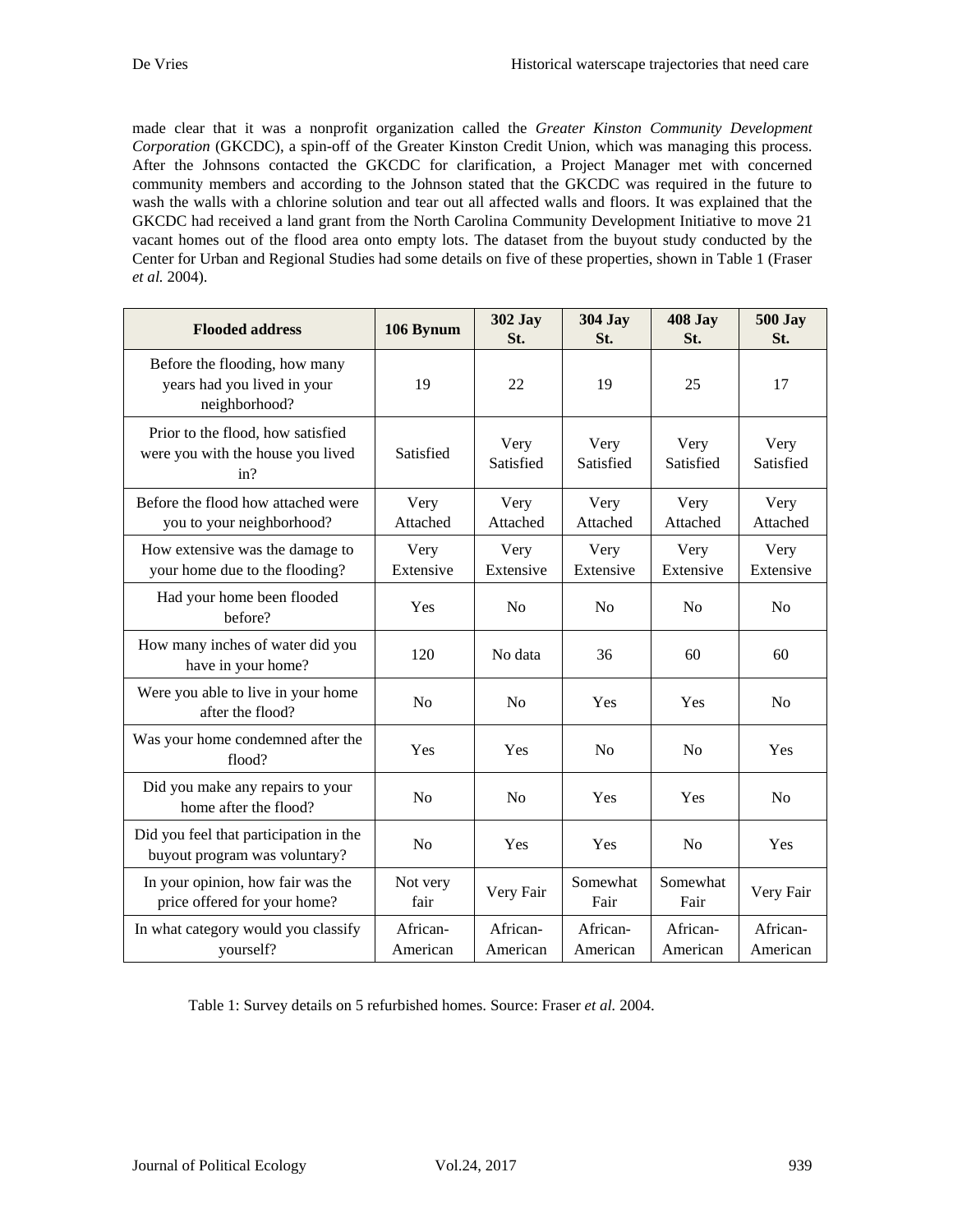As can be seen, all of the previous homeowners involved had lived approximately twenty years in these homes, were very satisfied with them, very attached to their neighborhood, and all had experienced extensive flooding ranging from 26 to 120 inches (660-3,048mm). Three of these homes had been condemned, while owners had been making repairs in others before deciding to participate in the buyout. In two cases, the homeowners had experienced the buyout operation as involuntary; they would have rather stayed put but saw no alternative. Further inquiry into the current status of these refurbished homes in their new neighborhoods indicates that at first most of them were difficult to rent or sell, as local people did not want them. At the date of publication, all these properties had owners who did not reside at the property. Furthermore, they are all listed in the public domain without any traceable record of previous flood damage. The only advisory listed is typically a standard lead paint alert.

The project was part of the City's "Call Kinston Home" program, focused on keeping flood victims

| within<br>its<br>tax       |                                                                       |                           | boundaries and intended       |
|----------------------------|-----------------------------------------------------------------------|---------------------------|-------------------------------|
| to attract first-time      |                                                                       |                           | small<br>buyers<br>to<br>a    |
| community setting          |                                                                       |                           | with affordable homes         |
| ( <i>Kinston</i> )<br>Free | <b>Kinston No</b>                                                     |                           | Press 2001a). A number        |
| of vacant lots had         |                                                                       |                           | identified<br>and<br>been     |
| would be bought            | <b>HOUSING INSTITUTE/ HELPS</b>                                       | by the GKCDC from the     |                               |
| City at an average         | PROPOSED BUDGET                                                       | of US\$7,000 per lot, and |                               |
| houses<br>in<br>the        |                                                                       | \$851,000                 | question were flooded         |
| during Hurricane           | <b>REVENUE</b><br>HUD/DRI                                             |                           | Fran in 1996 and had          |
| been vacant since          |                                                                       |                           | (however exposed to           |
| Hurricane Floyds           | <b>APPROPRIATIONS</b>                                                 | \$102,000                 | toxic impact in 1999).        |
| After the houses           | ADMINISTRATION/PROJECT COORDINATION                                   |                           | were moved, they would        |
| for<br>sold<br>be          | <b>WAREHOUSE OPERATIONS</b>                                           | \$220,000                 | US\$45,000 to \$55,000,       |
| and at least half of       |                                                                       |                           | them <i>had</i> to be sold to |
| people who lost            | DECONSTRUCTION/REHABILITATION                                         | \$319,000                 | their<br>homes<br>during      |
| Hurricane Floyd in         |                                                                       | \$60,000                  | 1999. A summary of the        |
| budget<br>for<br>the       | <b>RELOCATION</b><br>12 Buy-Out Housing Units @ 5,000 per unit        |                           | project is shown in           |
| Figure 3.                  | <b>ACQUISITION</b><br>Replacement Housing @ 20,000 per acre X 4 acres | \$80,000                  |                               |
|                            | <b>INFRASTRUCTURE</b><br>\$3500 X 20 Lots                             | \$70,000                  |                               |
|                            | <b>TOTAL APPROPRIATIONS</b>                                           | \$851,000                 |                               |
|                            |                                                                       |                           |                               |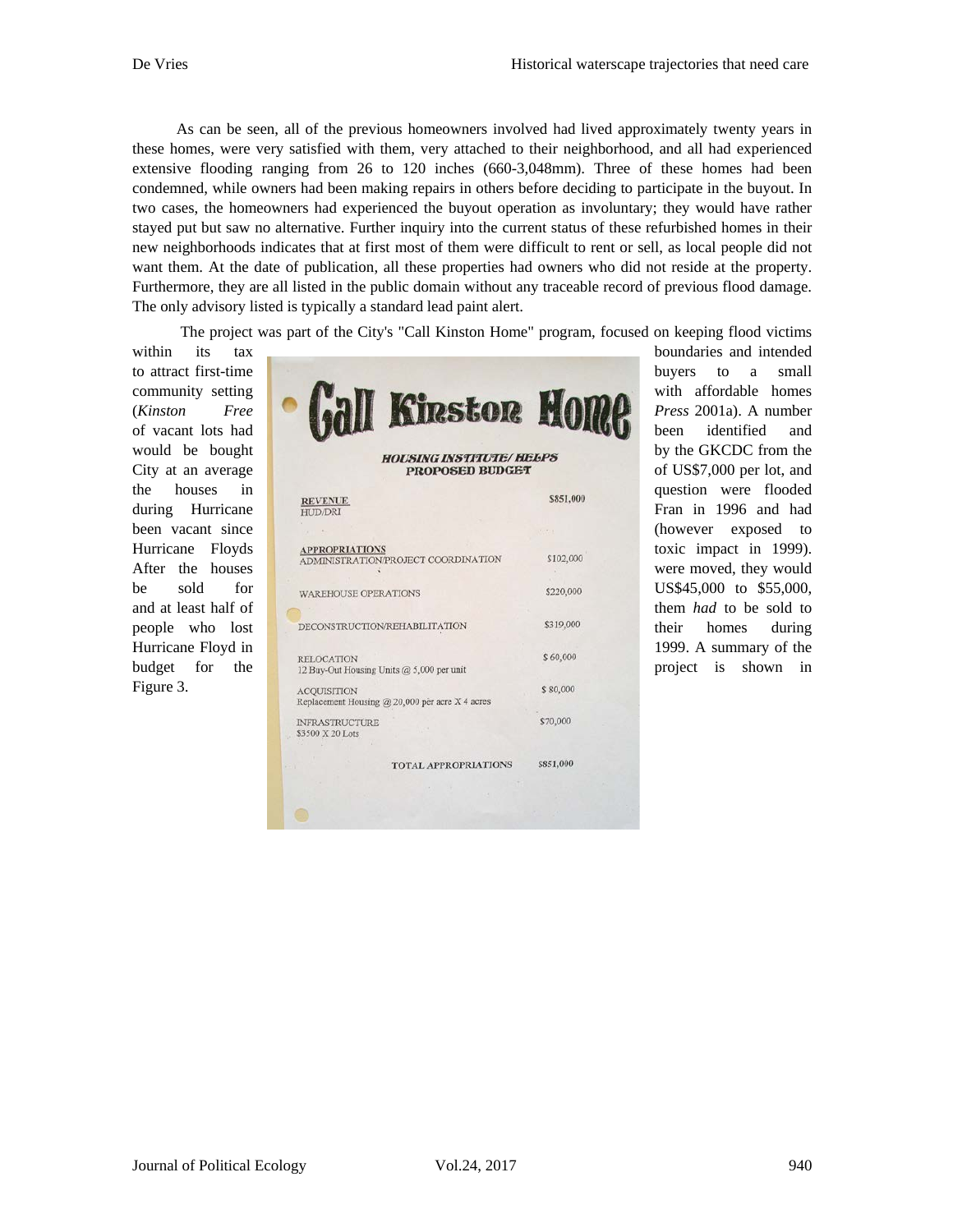Figure 3: Summary of the proposed budget for the initiative. Source: William Johnson.

In a letter retrieved by the Johnsons from the City to the GKCDC dated June 16, 1999—three months before Hurricane Floyd—it was confirmed by the City Mayor that both the GKCDC as well as Habitat for Humanity had an interest in placing a "bid" on the FEMA homes. These homes had been acquired by the city after the buyout process that had been flooded after Hurricane Fran in 1996 (City of Kinston 1999). After these bids, GKCDC would find additional funds elsewhere for relocation, rehabbing, and marketing the structures. The City Mayor wrote:

We feel that with the number of structures we are going to be dealing with, that it is reasonable to assume that the number of houses that your firm initially desires (20) would at some point and time be placed on a list for demolition by the City. We would like to work with you to keep these homes within the general area of our Call Kinston Home initiative, for it is within these boundaries that we feel we can achieve the maximum reinvestment opportunities made to help restore and revitalize these vital neighborhoods that surround our central business district. (City of Kinston 1999)

When the GKCDC finally received the additional funds from the North Carolina Community Development Corporation Initiative (NCCDI) after Hurricane Floyd, the plan was set in motion to refurbish and sell 7 houses during each year of the grant, totaling twenty-one. In the local newspaper, the then interim planning director was quoted: "the project is an attempt to re-establish a tax-base in a declining neighborhood through home-ownership" (*Kinston Free Press* 2001b). The Johnsons disagreed with this objective. **First**, they noted that the homes had come straight out of the floodplain where they had sat for two years after contaminated water had flooded them first in 1996, and then again in 1999 for up to 12 days including with raw sewage from Peachtree. To the Johnsons, the houses were lifted straight out of the flood areas and appeared contaminated. While County officials had determined that any home which had had flood waters up to the floor joists had to be demolished, according to the Johnsons the home next door to theirs showed watermarks above the windows. Their **second** objection was the argument that the project would help increase the tax base. As it appeared, the homes had been moved to one of the nicer black neighborhoods where the lower valued and controversial flood-homes were a frontal assault on the property values of the houses surrounding them. Without input from neighborhood residents on the appropriateness of the move, it was difficult to see this relocation as a decision that had the support of the neighborhood. Furthermore, *none* of the homes appeared to have been relocated to non-black areas. Data from the Johnsons tracing ten refurbished locations is shown in Figure 4, mapping both flooded and relocated locations overlaid on the relative proportion of African-American (indicated by the brownness of the color).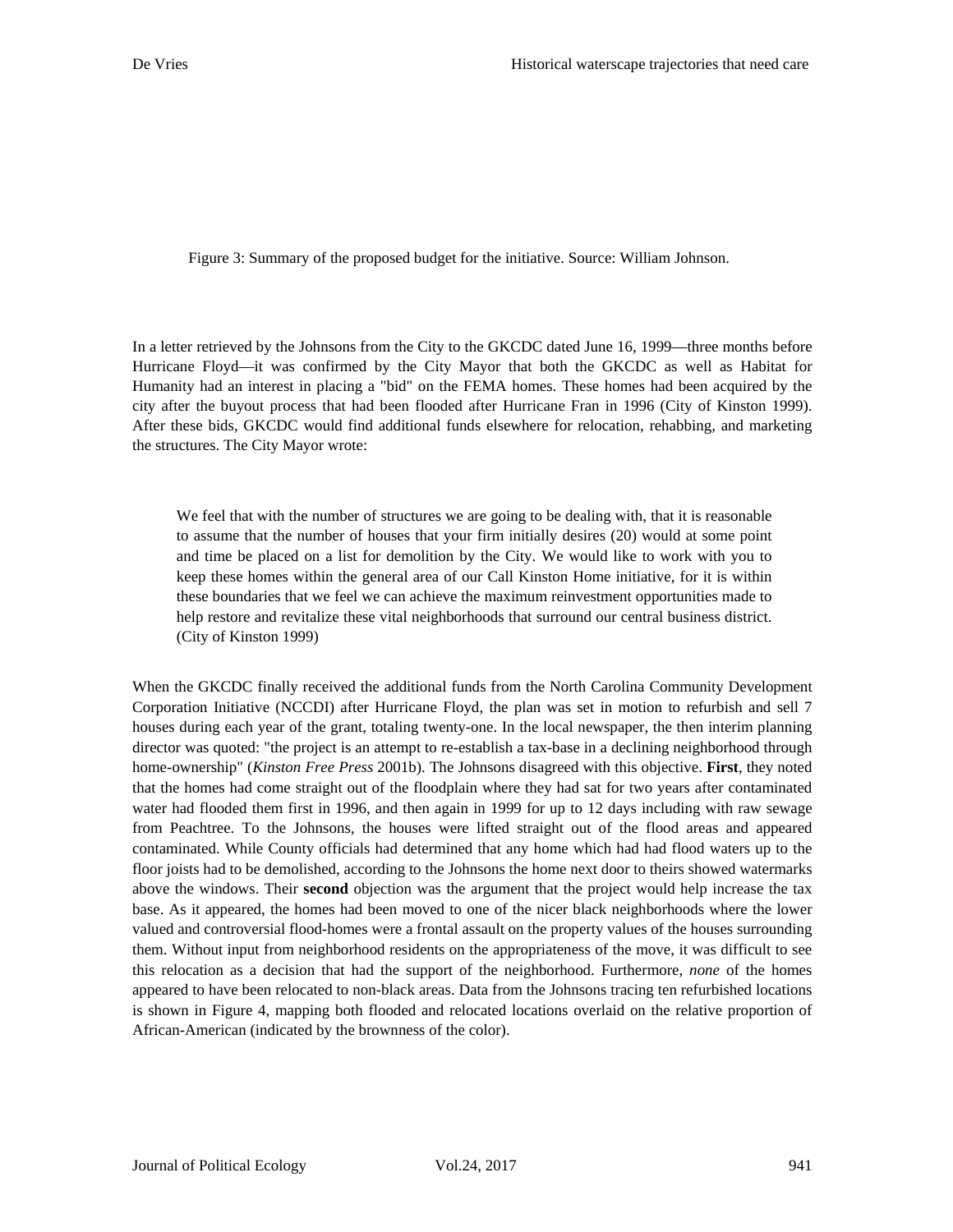The Johnsons' **third** issue was that neither the previous pre-buyout owner, nor those affected by the move, had been notified that this was happening. As the houses had been part of a buyout program, the owners were given the impression that their homes would be demolished. As Gladys said:

A lot of them who were told their house would be demolished, they took the funds and went on. And when we found out, we knew the houses, we knew where they came from, knew where the people came from, and we asked them and they told us 'we thought our house was going to be demolished.'



Figure 4: Map of homes participating in the refurbishment scheme, based on the CURS buyout study dataset (Fraser *et al.* 2004). Darker brown colors indicate a higher percentage of black homeownership. The blue dots are the flooded addresses, and the green triangles are the new addresses of the relocated homes.

### **6. The symbolism of contamination**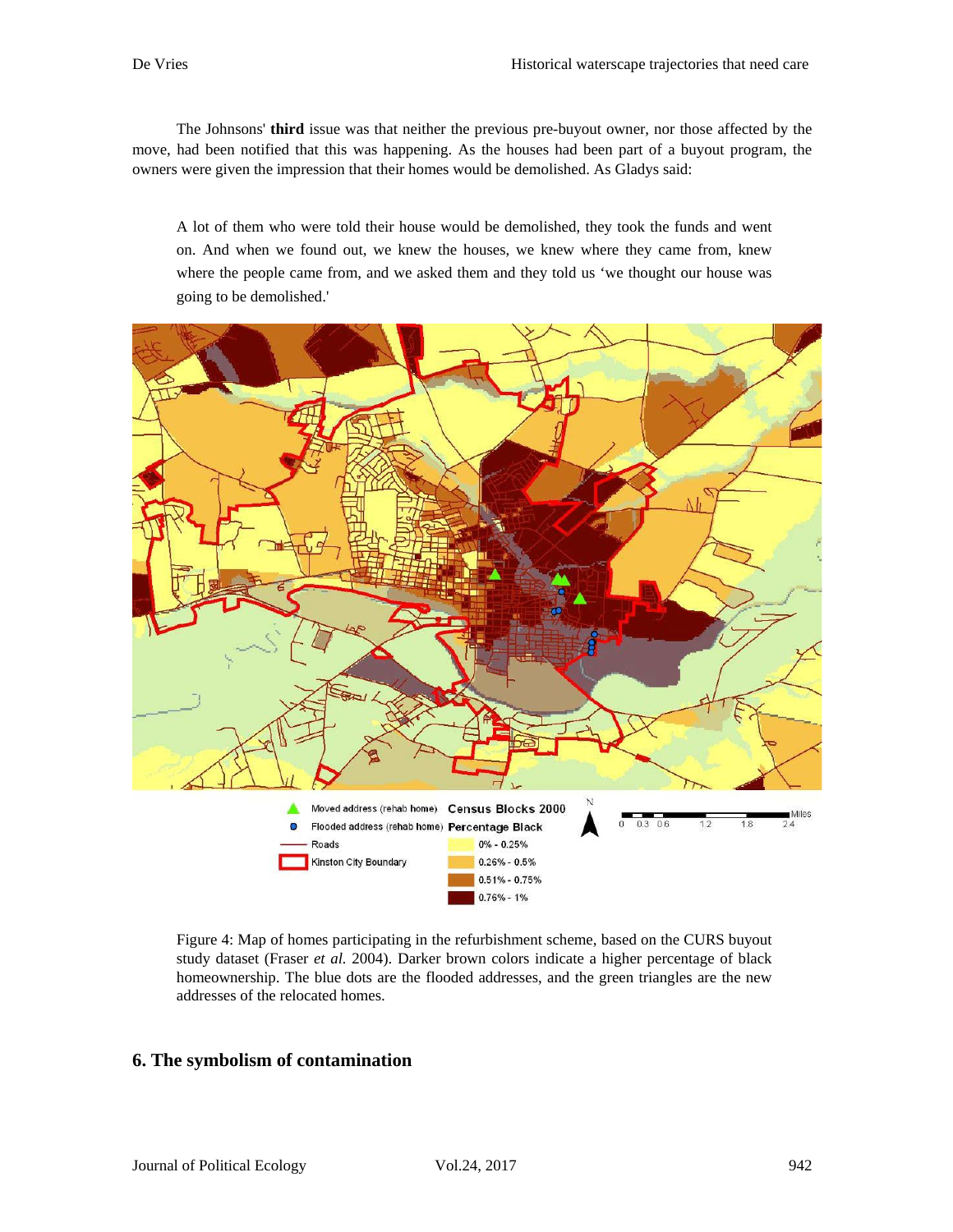For many city residents, memories of Lenoir County's Health Department warnings regarding contamination during floods from hog lagoons<sup>[5](#page-13-0)</sup>, septic systems, the wastewater treatment plant and flooded cars were still vivid in their minds. The *Kinston Free Press* had reported that residents returning after flood recession should watch for snakes, fire ants and raw sewage that may have entered their house along with the floodwater, and that any water remaining was probably contaminated (*Kinston Free Press* 1999a; 1999b). In the same article (1999a), Johana Reese of the North Carolina Division of Environmental Health was quoted as saying that sewage and mold would be health hazards facing returning residents, a sentiment echoed by many others (*Kinston Free Press* 1999c).

Concerned about contamination remaining in houses moved to their neighborhood, the Johnsons asked the Health Department in Raleigh to send someone for a health inspection. On October 3, 2001 they received a letter stating that an Industrial Hygiene Consultant Supervisor and Lenoir County Environmental Health Department Health Supervisor had visited the two properties close to them and "could not find any evidence that the homes were flooded" (NCDHHS 2001a). The Johnsons then traveled to Raleigh to speak to one of the inspectors, but waited in vain to see him in person and received notice by phone later that he did not know about the case.

Eventually, a second inspection was done, and the NC Department of Health and Human Services sent another letter from the state inspector on November 7, 2001 stating that while indeed the homes appeared to have been flooded, as evidenced by watermarks, "no evidence of moisture or mold growth was identified inside the wall cavities, including the front wall beneath the watermarks" (NCDHHS 2001b).This information did not appear to justify further action or concern. The Department stated that to their knowledge the proper steps had been, and would be followed. Furthermore, the letter stated the agency was not aware of circumstances where flood homes had posed a negative health impact to community health from biological or chemical agents, even improperly remodeled ones. A similar letter arrived in the City's planning Director's office from the Lenoir County Health Department on November 2, 2001 (LCHD 2001). This stated that the homes were suitable for occupation, because the Director was "...not aware of any report which quantitatively identified the presence of any specific flood water contaminant... In fact, many local businesses and homes that were flooded during Hurricanes Fran and Floyd have been re-occupied without any reported ill effects to the occupants or others." According to the Director, cleaning and repairs had been consistent with re-occupancy guidelines issued by state public health officials, and state building codes were met. Nowhere were details found about the leachate used.

#### **7. City Council meetings**

The Johnsons and their neighbors then went to the City Council to submit their grievances. It appeared from the reactions captured on video that most Council members did not know that homes that had been condemned could actually be refurbished for human habitation. As a discussion unfolded about the meaning of "condemnation", the City's building inspector replied that some properties had been "substantially damaged", but that they were not necessarily condemned under the building code. After being checked for mold, these homes had received a demolition permit, but instead had been stripped, dried out and sanitized. The inspector noted that they were "not physical or health experts" and it was therefore not possible for him to address the health concerns/issues specifically. He further commented that there had been "thousands of houses in eastern North Carolina that are renovated the same way." In response, the Council members noted that if they had agreed to sell lots to the GKCDC for refurbishment, this had never been with the purpose of moving homes with flood waters up to the windows. Agitated, one Council member expressed concern that by allowing GKCDC to obtain property for free paid for through FEMA, and then selling it, that the City had been "double dipping." The Council members argued further about the decision to give homes to the GKCDC and whether or not the Council officially decided to do this. When Council

**.** 

<span id="page-13-0"></span><sup>&</sup>lt;sup>5</sup> An earthen basin filled with animal waste from intensive pig farming. Sludge and liquid manure is left to settle and dry in the basin, emitting ammonia, hydrogen sulfide, CO<sub>2</sub> and methane. Overflow during flooding releases bacteria, estrogens, heavy metals, protozoa and various compounds.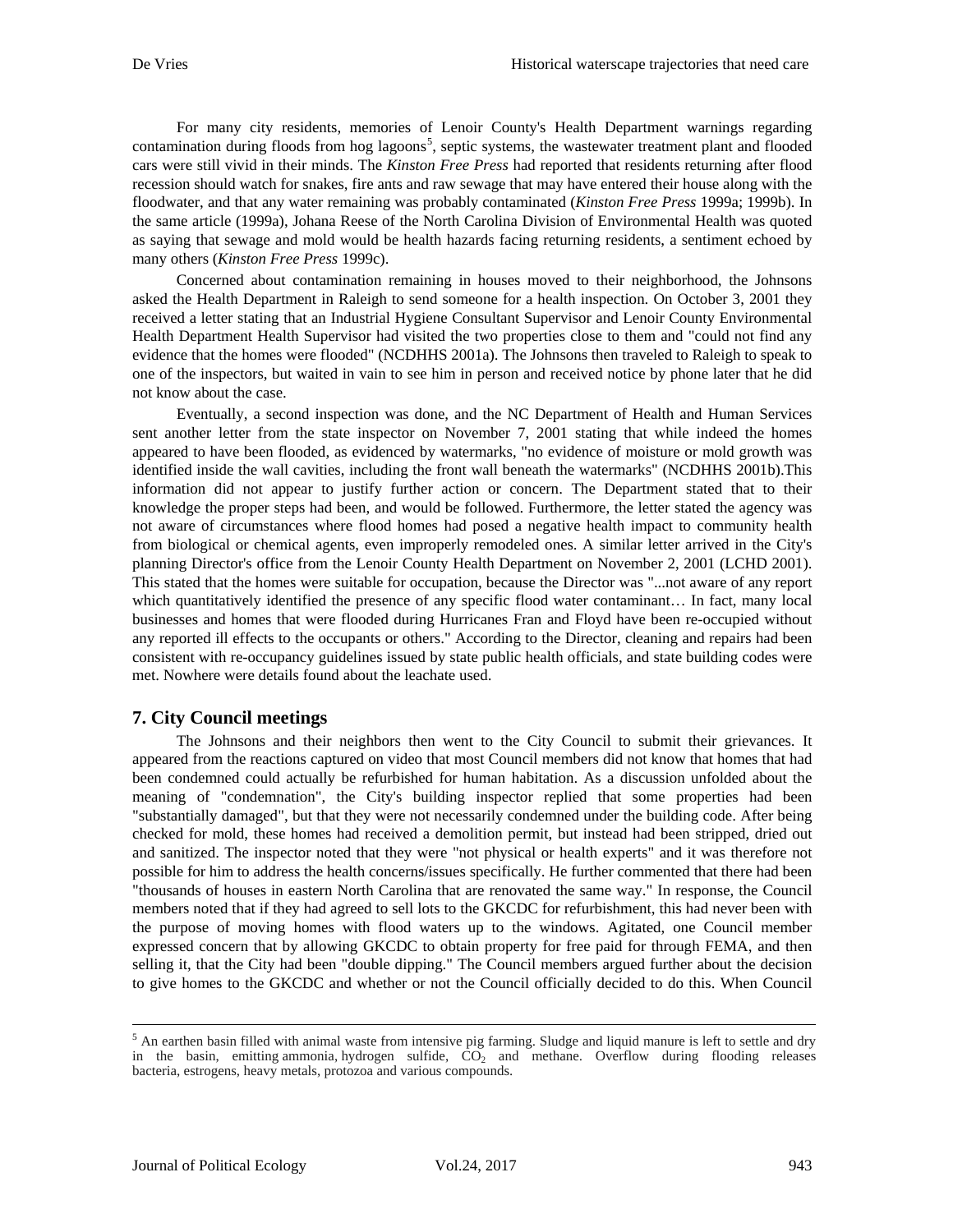members suggested a moratorium on moving any more homes, the Mayor responded, "No, we don't need a moratorium."

The next meeting, held on October 22, 2001, began with a Council decision to pass a moratorium on relocating any properties where floodwaters reached the building's floor joists. These requirements halted the move of buyout homes, but it did *not* do so retroactively, leaving the already moved houses in place. The City Attorney noted in defense of the City that while any property acquired through the FEMA buyout program would be turned over for demolition, exemptions could be made if building inspectors certified suitability for rehabilitation for the purpose of relocating housing for flood victims of Hurricanes Fran and Floyd. He enlisted House Bill 1783 of the 1999 General Assembly of North Carolina (Section 2.2) to support his claim. The City Attorney further requested "a letter to free the City from any liability that might come from families living in some of these houses now." One Councilman added, "The risk of liability is there, and it is high."

These steps did not halt local resentment. During the next Council meeting on November 5, 2001, one East Ridge resident expressed frustration that prior to the housing relocation, residents had not been informed that these properties were going to be moved into their neighborhood. She also complained that when it rained or was windy a strong odor came from them, and raised concern about the effect of these homes on the neighborhood's property values. Another resident asked why low-income homes were being moved to areas that were not low income. He also questioned the reasoning for concentrating them in East Kinston, which is a predominantly African-American area, rather than spreading them throughout Kinston. Finally, he told the Council that in spite of the moratorium passed in the previous weeks, homes had still been moved to his neighborhood. Responding to the latter point only, the Council questioned the building inspector who explained that recent relocations hadn't "stopped in Kinston", but instead had also taken place in the nearby City of Goldsboro and Town of Beulaville. The Council responded that there had been some confusion over which houses were affected by the moratorium and that it was not retroactive, but they appeared not to want to engage in further action. The Johnsons later learned that the City Mayor was a stockholder in the GKCDC.

#### **8. Diffusion of responsibilities**

Before the final taped meeting on November 19, 2001, the community involved had gathered 79 neighborhood signatures for a petition. While the Council passed another moratorium on the relocation of any homes purchased by FEMA from the flood plain until it has the chance to consider the health and environmental effects of the relocation, residents stated dismay for having received little response from the City since they began attending meetings. According to the Johnsons, the Council's activities were a statement against the black community and they argued that GKCDC was moving at high speed to brick in the foundations of the houses, after which their removal would become impossible.

This led to great frustration among residents. While City management defended the relocation efforts as providing flood victims with affordable housing within taxable city boundaries, it appeared that its full set of responsibilities were not being well tended. "I don't know why you're here as much as you should be confronting those who are selling those houses", the City Attorney had told the angry citizens at the October Council meeting (*Kinston Free Press* 2001b). According to the Johnsons, the City Attorney had made clear that "they didn't have a dog in that fight." But if not the City, who should the neighborhood have turned to? The lack of response from the City Council to their concerns was met with a similar silence because the CEO of the GKCDC never showed up to any of the meetings to answer any of the residents' questions. This despite it's mandate of "promotion of social welfare by lessening neighborhood tensions" (GKCDC 1994). To the Johnsons, the response from the City was fitting an historical trend of top-down governance. As William said: "Everything they plan goes through regardless of who goes up there, you know, it's going to happen. The City is going to do what it wants to do, regardless."

Stuck with two homes alongside their own and unsatisfied with the City's response, the Johnsons appealed to higher political levels. First, they approached FEMA, who had funded the acquisition of the very homes being sold at local levels to development corporations. On January 21, 2001, they received a letter from FEMA in Washington D.C., stating that "they were looking into their concerns" (FEMA 2001). Next,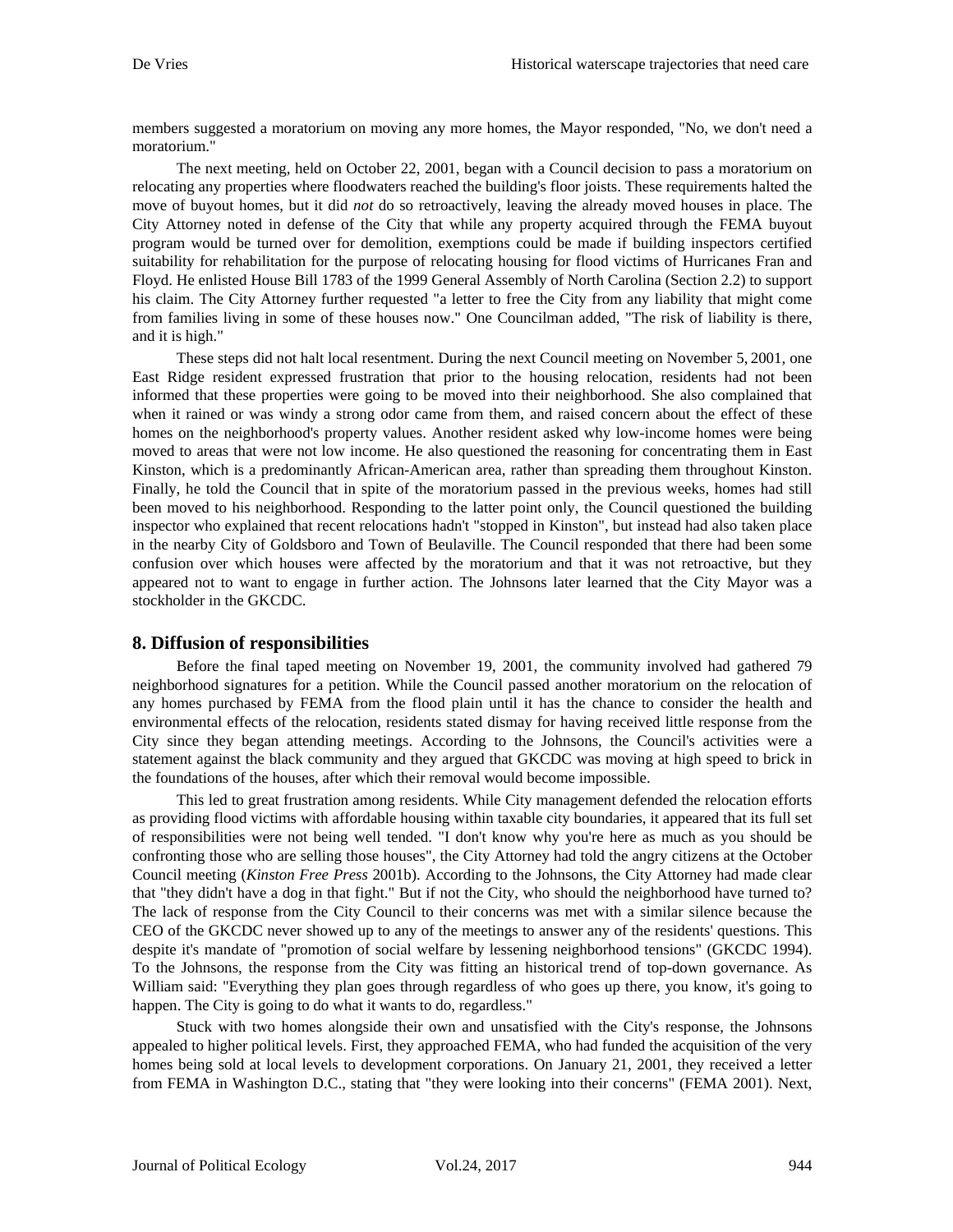on October 23, 2001, Gladys Johnson called the Division of Emergency Management in Raleigh and spoke with the Kinston FEMA project manager who according to her stated that all houses had to be demolished in the flood plain, except the ones under the *new* FEMA program. This new program was for homeowners who wanted their house moved out of harm's way, refurbished and made livable. Importantly, these residents would be allowed to "buy their house back." Finally, and with the help of Congresswoman Eva Clayton of the first district, the Johnsons were forwarded a letter received from the City officials on December 17, 2001 noting to Ms. Clayton that homes eligible for relocation had either 1) no flooding; 2) minimal flooding, or 3) had been designated as eligible by State standards and the City's Building Inspections Department. Clarifying the latter, stakeholders responsible for the evaluation of houses suitable for relocation were listed (City of Kinston 2001). The local partners included the City's planning contractor (house mover and general contractor, Benchmark Inc.), the GKCDC, and the Lenoir County Health Department. According to the City, "homes selected for relocation must fit with the value and character of existing homes in the neighborhood or subdivisions into which they are to be moved." With all the steps and stakeholders identified, the City wrote to Congresswoman Clayton that they had "great confidence" in their procedure. The letter closed by noting that the City Attorney had met with the Johnsons and explained all steps and procedures, including the City's statutory authority to carry them out. With this answer, all possible doors were now closed to the Johnsons.

William and Gladys differed in opinion to the extent to which FEMA was ultimately responsible for this course of events. Following a logic of municipal choice, William felt that FEMA adhered to its contractual agreement, "which is what they did." Asked how he felt now, after FEMA did not act to stop the refurbishment process, William said:

Well, to me I feel like FEMA did their part. They was required to do is buy the house. That is all FEMA could do. To go in and buy the houses and pay the people their money. You know. You can't do anything about the city council allocating so much money for the demolition of these houses. FEMA did their part. Bought the houses and everything. Now it is up to them [the local government] to get a demolition contractor and tear them down. I think they need to make sure that the money they are spending is used for the proper procedures. What more can FEMA do?

Gladys, on the other hand, argued for a more caring perspective:

And my thing is that if FEMA gave the money for the houses, they have to come back in, because they [the City] did not do what I assume what FEMA would understand they would do… which is that they would demolish these houses and take the money to get these people on higher ground. Clear these properties.

#### **9. Discussion**

After we were given a video-tape by FEMA officials in Washington D.C. on an issue deemed outside their jurisdiction, we grew interested in the consequences of programmatic devolution for the local residents. While our method has been exploratory and qualitative—limited by the voices of our key informants, their correspondence with institutional actors, and limited external documentation available to retrace this situation—the analysis illustrate how a controversial case in which unintended consequences linked to a massive buyout mitigation program led to communal tensions. While this article does not question the intentions of the officials developing the "Call Kinston Home" program to provide a practical answer to the need for affordable housing, this case illustrates how a logic of choice by FEMA within devolved buyout mitigation played out in a waterscape that had long been characterized by racialized power dynamics.

The case shows how devolution of mitigation choices enabled local stakeholders to move refurbished flood homes out of sewage-ridden areas into middle-class African-American neighborhoods, without any possibility of appeal by affected residents. The Johnsons' attempt to find justice ended up in a quibble about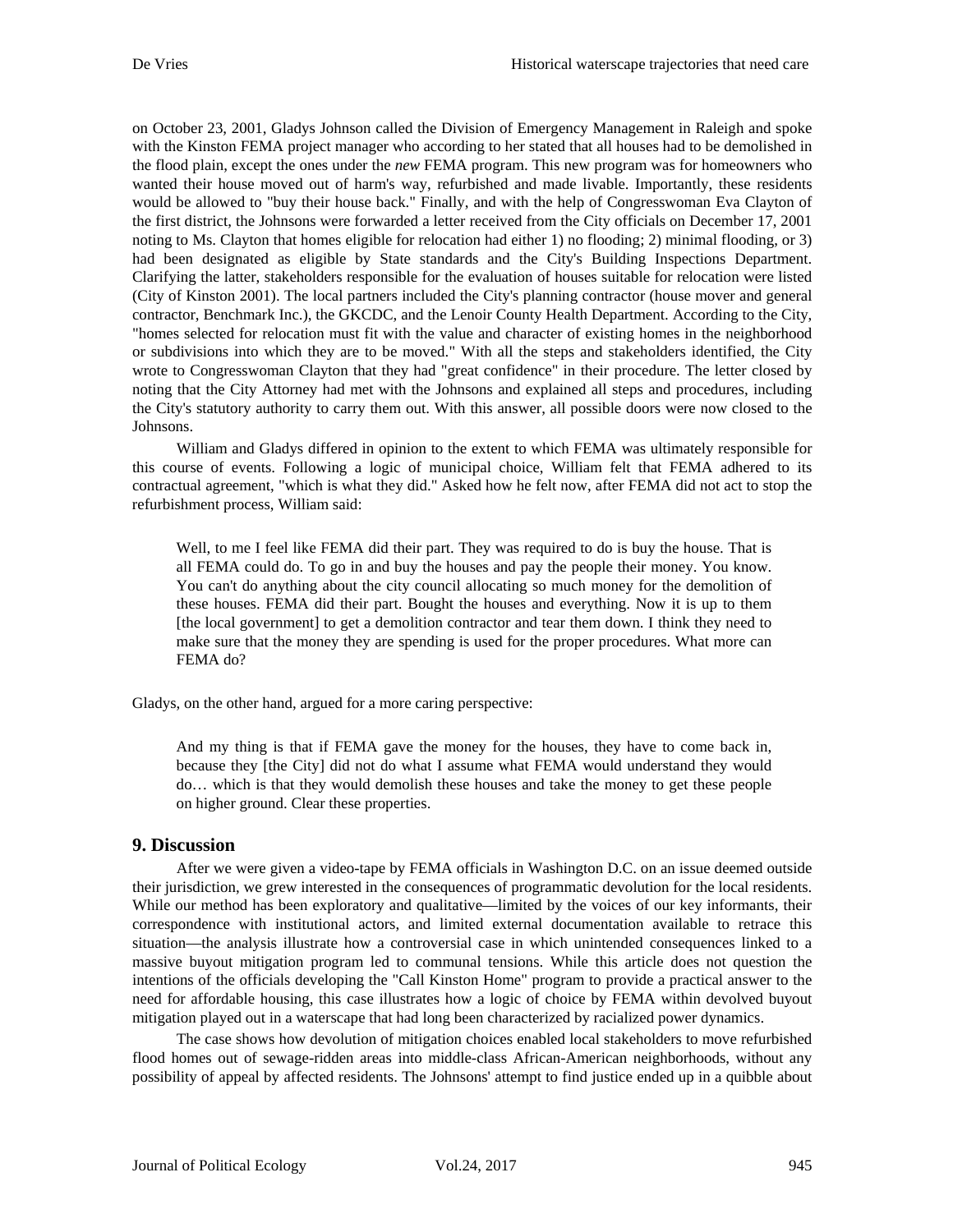rules, regulations, definitions of condemnation, and lack of accountability. Importantly, this devolved outcome was no surprise to the community members involved, as they argued it to be illustrative of the longstanding discriminatory relationship with the City of Kinston that characterized this waterscape. These past injustices had been largely concealed until the flooding associated with Hurricane Floyd literally unmoored the wastewater treatment plant and sent sewage water flowing through houses. The re-use of homes without recognizable care for the health and well-being of previous or future owners illustrates the way in which the waterscape continued to reproduce an "historical" ideology of discrimination, actively re-constructed through technologies of risk.

Placed in the context of programmatic devolution, the failed response to the discriminatory trajectory in this waterscape translates to an observable and pervasive lack of care from higher levels. The Johnsons' assessment of the extent to which FEMA ultimately was responsible here is illustrative. William Johnson noted to us that FEMA essentially did what it contractually was obliged to do and could not be further held accountable for the failure to protect them from molded homes in the plots next door. This view can be seen as a theory of consumerist rational choice that opposes a logic of care (Mol 2008). It suggests that it is the contractual relationship that determines the boundaries of an exchange, and attached moral obligations.

This fits with the philosophy that devolution localizes participatory democracy. In this case, after cost-benefit calculations, FEMA is left out of the equation other than from a financial accountability perspective, leaving further decision-making responsibility—or choice, as argued by Mol (2008)—up to the local and state levels. Supporting the success of this logic of choice is the observation that local democratic empowerment did succeed in putting a moratorium on the relocation of refurbished homes. However, when expanding the time horizon in our analysis, mitigation agendas followed environmentally racist practices that led to the demise of the entire neighborhood. The retrospective exclusion of the Johnsons' plight from the moratorium is the mere tip of a much larger iceberg of systematic and continued environmental discrimination within the waterscape. In other words, what is learned from the Johnsons' unsuccessful struggle to get their case heard is how in the context of devolved federal responsibility, historically unjust patterns hidden within the waterscape's mnemonic structures remain unchecked when no one in the higher levels of bureaucracy appeared to make a commitment to *take care*.

Following this line, the case illustrates that "taking care" was a long-term process that continued beyond former resident's participation in buyouts of property. Gladys Johnson's view of the responsibility of the federal authorities is illustrative here. Her opinion differed from that of her husband William, as she did not argue for *choice*, but instead for a logic of *care*. In her opinion, FEMA should have stepped back in to correct what the local authorities had been unable to undo. After all, to Gladys it was against the intention of FEMA to have homes that were supposed to be demolished appear back in the public domain without community input, or without a chance for their previous owners to buy them back. And while certain regulations and exclusions may have permitted this course of action, federal involvement could have allowed some readjustment. "Taking care" in this context would have meant taking into account the historical political ecology of the waterscape. It would have meant focusing on the fluid circulation of care as it developed in real practices, as opposed to calculated reciprocity that is implied by demarcated (contractual) exchange. Ironically, FEMA "took care" for the community in just a small way when an official handed us the videotape —even though as researchers with a limited mandate, we have no direct policy influence. This obligated *us* to "take care" through our work. As FEMA had devolved its responsibilities, when the direction of this local program turned counter to the needs of the community, there was no place to go for concerns to be addressed. Having completed their mitigation program, FEMA departed the scene, and under the framework of devolution the traces of local politics in the landscapes were left uncared for.

With FEMA out of the picture, City officials acted from a "logic of choice" that deployed a discourse of danger and neighborhood decline to legitimate their efforts at labeling Lincoln City as a hazardscape that should not be inhabited. This took on a discriminatory momentum embedded in the waterscape, and their rendering of the neighborhood as "different" was deeply historical, as we have shown with reference to historical City maps and later in floodplain insurance risk maps. Arguably, their preoccupation with risk may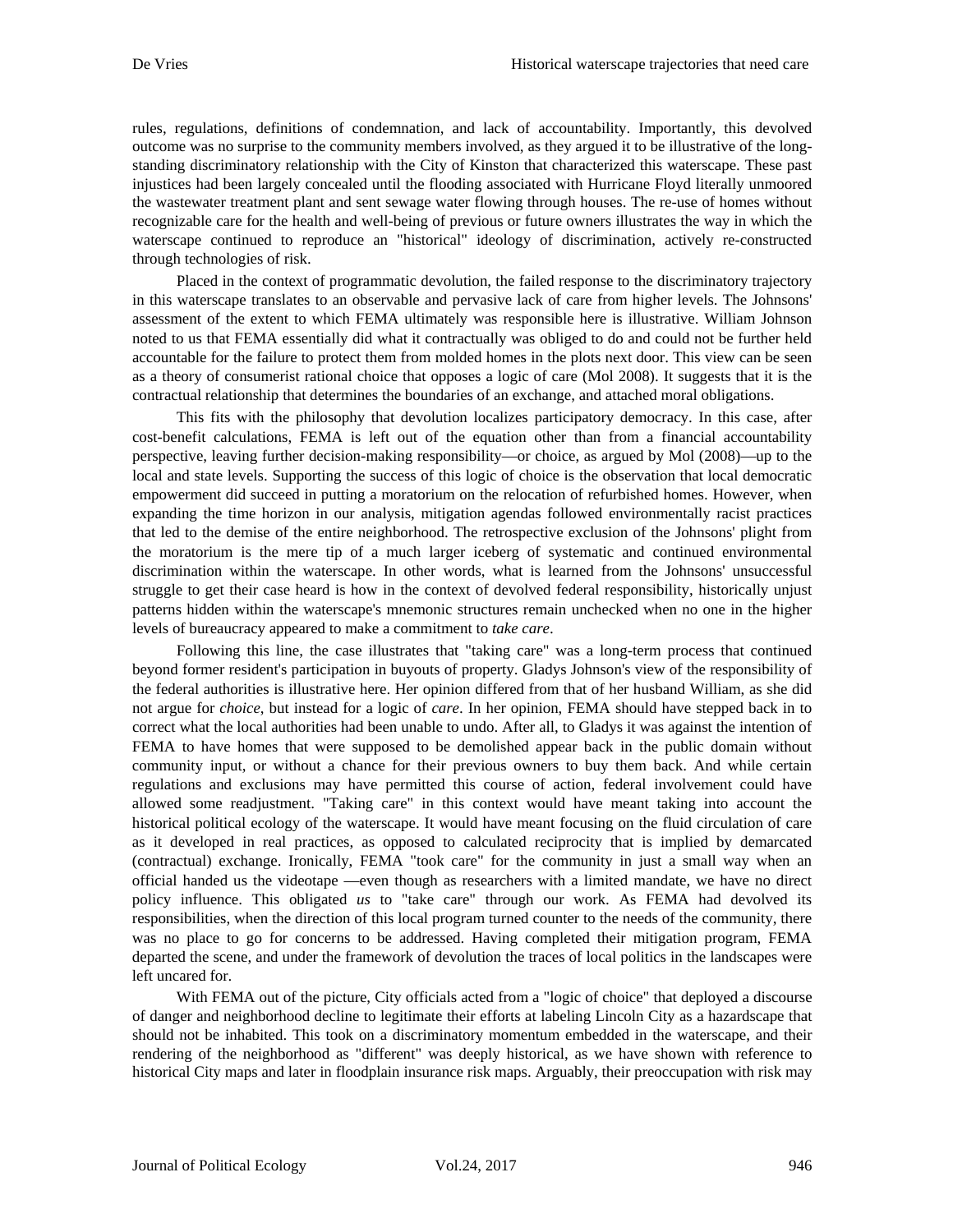actually be a display of care for local citizens, and the refurbishment of homes could be seen as one of many moral efforts to get a struggling population into safe and affordable housing. But while the City of Kinston is not a wealthy place, it is doubtful that much of this revenue actually benefited the population impacted by the flood through the generation of more taxes that could be spent to benefit them. Furthermore, it seems rather naïve for those involved to not have wondered how the reuse of homes may have affected the feelings and health of previous and future users, let alone the surrounding community. While there was no scientific evidence that the homes were actually hazardous to human health, most of them were initially difficult to rent or sell as local people did not want them. Reflecting the same logic of choice that William Johnson observed regarding the responsibility of FEMA to have cared, city government contractually and symbolically separated the flood from the homes, ignoring in the process how *the homes themselves continued to carry the cultural stigma of contamination and memory of racial injustice*. It is ironic that to be able to obtain a moratorium, residents had to side with the same discourse of risk—the toxics and molds, sewage and flooding—which had made Lincoln City a hazardscape in the first place. When a public health discourse was introduced to frame the export of the refurbished homes as a health danger, residents finally succeeded in stopping the program. But while the health matters ended the project, the underlying environmental discrimination was never fully revealed or engaged.

#### **10. Conclusion**

The arrival of refurbished homes illustrates how discriminatory practices from a period of racial segregation later became channeled through devolved (and curious) flood mitigation practices. The Peachtree Wastewater Treatment plant was placed next to a middle-class African American community without adequate environmental and community impact assessments, and contaminated buildings appeared later in the backyards of the black middle-class, with no local participation in decision-making. While racial bias might have been at play openly in the early days of segregation, the waterscape's historical trajectory was later replaced by technologies of mitigation, given unchecked power through a logic of choice that led to a complex diffusion of devolved responsibilities. City officials, in collaboration with other private stakeholders, were empowered to move homes because of the same water that had threatened this community from the beginning. Driven by a logic of choice, the racial dynamics operating around housing and segregated neighborhoods continued unabated.

As a cultural landscape, the Lincoln City waterscape contains the archive and story of continued marginalization of the black lower- and middle-class. It is this ability of the waterscape to archive and direct certain historical paths that could also have be utilized as a knowledge resource at the start of the mitigation buyout program. Even cursory historical ecological assessment of Lincoln City would have sufficed to raise early warning signs regarding the situation of Lincoln City residents and their homes. "Taking care" would have meant more than guiding residents through their buyout mitigation process using local counselors. In the context of devolution, it would have meant sticking with them afterwards as well, and being responsive to needs that arose down the line. In the context of devolved governance, historical political ecology may have much more to offer than critique alone. If the continuity and relevance of historical processes is recognized, *care* is a more appropriate organizational approach for flood mitigation practice.

#### **References**

- Barry, J.M. 1998. *Rising tide: the great Mississippi flood of 1927 and how it changed America*. New York: Simon and Schuster.
- Batterbury, S.P.J. and J.L. Fernando. 2006. [Rescaling governance and the impacts of political and](http://simonbatterbury.net/pubs/introwd.htm)  [environmental decentralization: an introduction.](http://simonbatterbury.net/pubs/introwd.htm) *World Development* 34(11): 1851–1863.
- Bear, C. and J. Bull. 2011. Water matters: agency, flows, and frictions. *Environment and Planning A* 43(10): 2261-2266. [Researchgate](https://www.researchgate.net/publication/227472507_Water_matters_agency_flows_and_frictions)
- Berke, P.R. 1995. Natural-hazard reduction and sustainable development: a global assessment. *Journal of Planning Literature* 9(4): 370-38.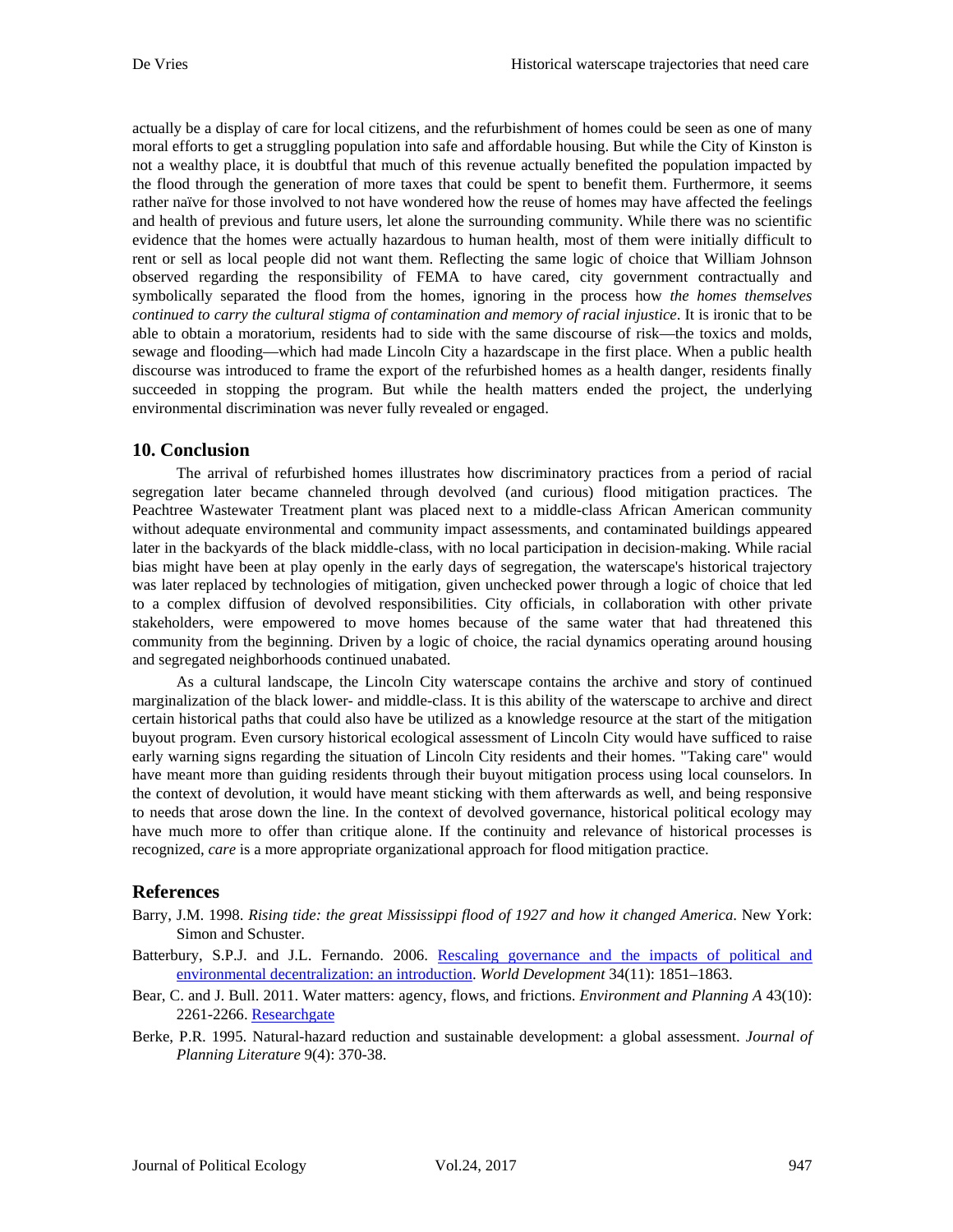- Berkes, F. 2010. Devolution of environment and resources governance: trends and future. *Environmental Conservation* 37(4): 489-500.
- Blaikie, P.M., T. Cannon, I. Davis and B. Wisner. 1994. *[At risk: natural hazards, peoples vulnerability and](http://www.preventionweb.net/files/670_72351.pdf)  [disasters](http://www.preventionweb.net/files/670_72351.pdf)*. London: Routledge.
- Bockmeyer, J.L. 2003. Devolution and the transformation of community housing activism. *The Social Science Journal* 40:175–188. [Researchgate](https://www.researchgate.net/publication/222233688_Devolution_and_the_transformation_of_community_housing_activism)
- Brody, S.D, W.E. Highfield and J.E. Kang. 2011. *Rising waters: the causes and consequences of flooding in the United States*. Cambridge: Cambridge University Press.
- Birkland, T. and S. Waterman. 2008. Is federalism the reason for policy failure in Hurricane Katrina? *Publius* 38(4): 692-714. [Researchgate](https://www.researchgate.net/publication/41373310_Is_Federalism_the_Reason_for_Policy_Failure_in_Hurricane_Katrina)
- Caruso, D.B. 2014. [Flood insurance hikes still a peril.](http://www.nhregister.com/general-news/20140324/us-flood-insurance-hikes-still-a-peril) *New Haven Register*, March 24<sup>th</sup>.
- City of Kinston, 1999. Letter from City Manager David Walker to Greater Kinston Community Development Cooperation. June 16.
- City of Kinston, 2001. Letter by Mayor Johnnie Mosley to Representative Eva Clayton, Dec. 17.
- Davis, D.K. 2009. Historical political ecology: on the importance of looking back to move forward. *Geoforum* 40(3): 285-286.
- De Vries, D.H. 2011. Temporal vulnerability in hazardscapes: Flood memory-networks and referentiality along the North Carolina Neuse River (USA). *Global Environmental Change* 21(1): 154-164. **[Researchgate](https://www.researchgate.net/profile/Daniel_De_Vries/publication/254820779_Temporal_vulnerability_in_hazardscapes_Flood_memory-networks_and_referentiality_along_the_North_Carolina_Neuse_River_USA/links/578375a508ae3f355b4a15a2.pdf)**
- De Vries, D.H. and J. Fraser. 2012. Citizenship rights and voluntary decision making in post-disaster US [floodplain buyout mitigation programs.](http://www.ijmed.org/articles/589/download/) *International Journal of Mass Emergencies and Disasters* 30  $(1):1-33.$
- Doyle, M.W. 2012. America's rivers and the American experiment. *JAWRA Journal of the American Water Resources Association* 48(4): 820-837.
- Federal Emergency Management Organization (FEMA). 2001. Letter by Robert F. Shea, Acting Administrator Federal Insurance and Mitigation Administration to Ms. Johnson. Folder 16935, Jan. 23.
- Fraser, J., B. Elmore and R. William. 2004. *Implementing floodplain land acquisition programs in urban localities*. Washington D.C.: Federal Emergency Management Agency. [Researchgate](https://www.researchgate.net/publication/237546980_Implementing_Floodplain_Land_Acquisition_Programs_in_Urban_Localities)
- Fraser, J. 2006. [The relevance of human geography for studying urban disasters.](https://static1.squarespace.com/static/546e4181e4b041f61f02c55c/t/566c14b457eb8de92a4dc803/1449923764110/Space+and+Culture+fraser.pdf) *Space and Culture* 9(1): 14- 19.
- Fraser, J., D. Oakley and J. Bazuin. 2012. Public ownership and private profit in housing. *Cambridge Journal of Regions, Economy and Society* 5(3): 397-412. [Researchgate](https://www.researchgate.net/publication/235977525_Public_ownership_and_private_profit_in_housing)
- Godschalk, D., T. Beatley, P. Berke, D. Brower and E. Kaiser. 1999. *Natural hazard mitigation: recasting disaster policy and planning*. Washington D.C.: Island Press.
- Greater Kinston Community Development Cooperation. 1994. Articles of Incorporation. Filed March 11, O-0340607.
- Harris, L.M and S. Alatout. 2010. Negotiating hydro-scales, forging states: comparison of the upper Tigris/Euphrates and Jordan River basins. *Political Geography* 29(3): 148-156. [Researchgate](https://www.researchgate.net/publication/223330229_Negotiating_hydro-scales_forging_states_Comparison_of_the_upper_TigrisEuphrates_and_Jordan_River_basins)
- Holladay, S.J. and J.A. Schwartz. 2010. [Flooding the market: the distributional consequences of the NFIP.](http://policyintegrity.org/documents/FloodingtheMarket.pdf)  *Policy Brief* No. 7. New York: New York University School of Law.
- Interagency Floodplain Management Review Committee (IFMRC). 1994. *[Sharing the challenge: floodplain](https://fas.org/irp/agency/dhs/fema/sharing.pdf)  [management into the 21st century](https://fas.org/irp/agency/dhs/fema/sharing.pdf)*. Washington D.C.: Interagency Floodplain Management Review Committee.
- Joosse, S. 2010. Political ecology as a regional and historical approach. Beyond geographical boundaries, but back in time. In Friman, E. and G.L. Gallardo Fernández (eds.) *[Politicized nature: global](http://uu.diva-portal.org/smash/get/diva2:355862/FULLTEXT02)  exchange, resources [and power an anthology](http://uu.diva-portal.org/smash/get/diva2:355862/FULLTEXT02)*. Cefo Publication Series No.2. Uppsala: Uppsala University.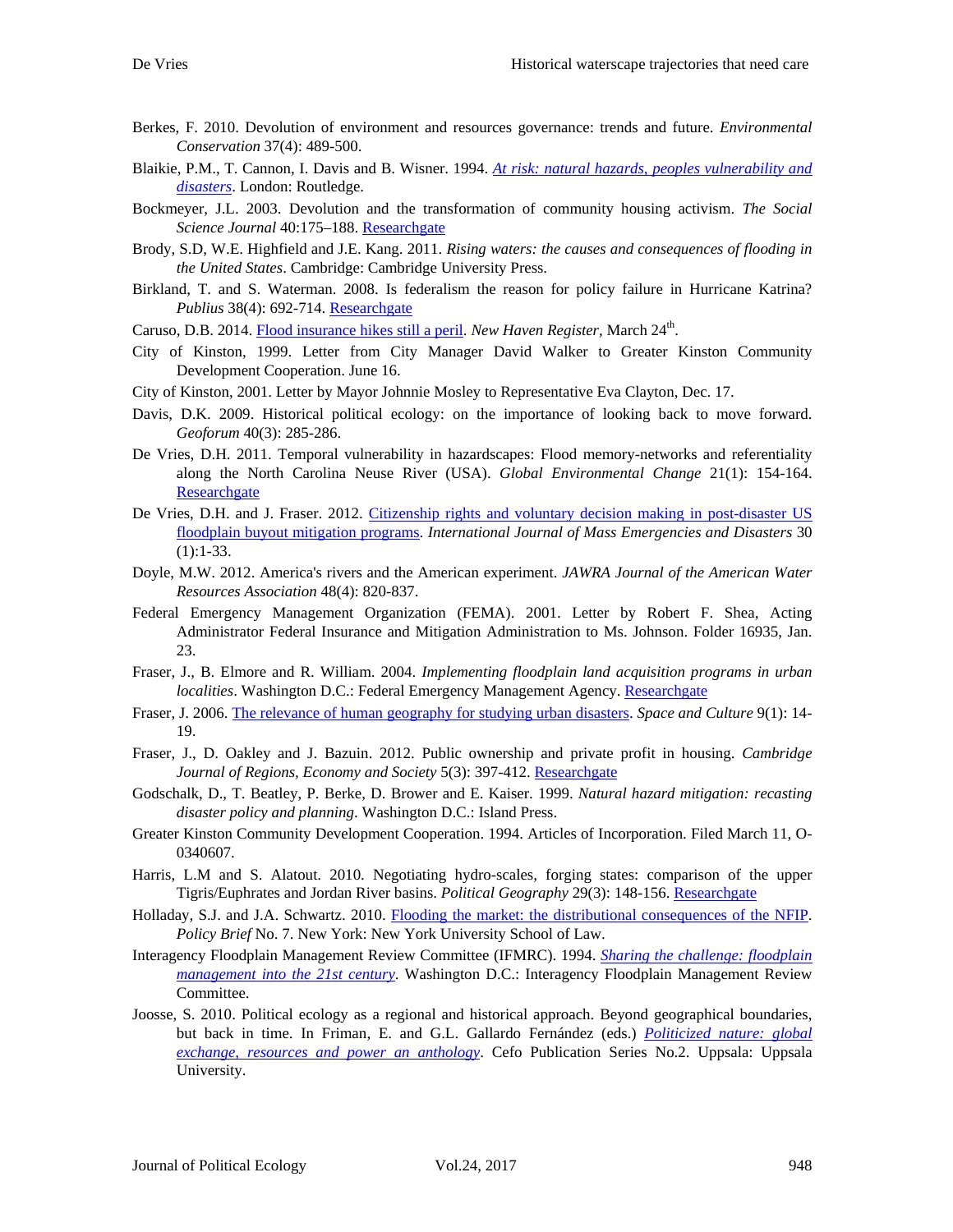- Kettl, D.F. 2002. [The transformation of governance: globalization, devolution, and the role of government.](http://onlinelibrary.wiley.com/doi/10.1111/0033-3352.00112/abstract) *Public Administration Review* 60(6): 488-497.
- Kick, E.L. J. Fraser, G.M. Fulkerson, L.A. McKinney and D.H. de Vries. 2011. Repetitive flood victims and acceptance of FEMA mitigation offers: an analysis with community–system policy implications. *Disasters* 35(3): 510-539.
- Kinston Daily Free Press. 1976. Historical highlight. July 4.
- Kinston Free Press. 1996. Floods a more common occurrence in the past. September 15.
- Kinston Free Press. 1999a. Health Department offers free inoculations. September 22.
- Kinston Free Press. 1999b. Some residents allowed to return home; river continues slow drop; curfew eased. September 29.
- Kinston Free Press. 1999c. Neuse river level continues to drop. September 28.
- Kinston Free Press. 2001a. City's efforts paying off with grant CDC receives 14,700 land acquisition grant. Tuesday July 10th, 2001. Corinne Hess. Vol. 119, No 101.
- Kinston Free Press. 2001b. City shifts blame to Lyle's. Move of flooded houses anger group of citizens. November 20.
- Lenoir County Health Department (LCHD). 2001. Letter from Joey Huff to Tommy Lee, Nov 2.
- Mahoney, J. 2000[. Path-dependency in historical sociology.](http://webarchiv.ethz.ch/soms/teaching/OppFall09/MahoneyPathDependence.pdf) *Theory and Society* 29(4): 507-548.
- Markus, H.R. and Schwartz, B. 2010. Does choice mean freedom and well-being? *Journal of Consumer Research* 37(2): 344-355.
- Mileti, D.S. 1999. *Disasters by design: a reassessment of natural hazards in the United States*. Washington D.C.: National Academy Press.
- Mol, A. 2008. *The logic of care: health and the problem of patient choice*. New York: Routledge.
- Mol, A., I. Moser and J. Pols. 2010. [Care: putting practice into theory.](http://www.beck-shop.de/fachbuch/leseprobe/9783837614473_Excerpt_001.PDF) In Mol A., I. Moser and J. Pols (eds.) *Care in practice: on tinkering in clinics, homes and farms*. Bielefeld: Transcript-Verlag.
- Morgen, S. 2001. [The agency of welfare workers: negotiating devolution, privatization and self sufficiency.](http://onlinelibrary.wiley.com/doi/10.1525/aa.2001.103.3.747/full)  *American Anthropologist* 103(3): 747-61.
- Mustafa, D. 2005. The production of an urban hazardscape in Pakistan: Modernity, vulnerability, and the range of choice. *Annals of the Association of American Geographers* 95(3): 566-586. [Researchgate](https://www.researchgate.net/publication/227916036_The_Production_of_an_Urban_Hazardscape_in_Pakistan_Modernity_Vulnerability_and_the_Range_of_Choice)
- Mustafa, D. 2013. *Water resource management in a vulnerable world: the hydro- hazardscapes of climate change*. London: I.B. Tauris.
- Mustafa, D., S. Ahmed, E. Saroch and H. Bell. 2011. [Pinning down vulnerability: from narratives to](https://www.researchgate.net/file.PostFileLoader.html?id=5423d14ed039b1e9398b4628&assetKey=AS%3A273612382760960%401442245683101)  [numbers.](https://www.researchgate.net/file.PostFileLoader.html?id=5423d14ed039b1e9398b4628&assetKey=AS%3A273612382760960%401442245683101) *Disasters* 35(1): 62-86.
- NC Department of Health and Human Services (NCDDS). 2001a. Letter by Romie L. Herring to Ms. Johnson, Oct 3.
- NC Department of Health and Human Services (NCDDS). 2001b. Letter by Romie L. Herring to William Johnson, Nov 7.
- NC-DPPS. 2007. [Hazard mitigation in North Carolina: measuring success.](http://digital.ncdcr.gov/cdm/ref/collection/p249901coll22/id/638829) Sustainable Housing. Sustainable Business. Sustainable Infrastructure. Sustainable Environment. Raleigh: North Carolina Department of Public Safety.
- Pelling, M. 1999. The political ecology of flood hazard in urban Guyana. *Geoforum* 30(3): 249-261. **[Researchgate](https://www.researchgate.net/publication/222501771_The_political_ecology_of_flood_hazard_in_urban_Guyana)**
- Perreault, T., S. Wraight and M. Perreault. 2012. [Environmental injustice in the](http://www.water-alternatives.org/index.php/volume5/v5issue2/181-a5-2-17/file) Onondaga Lake waterscape, [New York State, USA.](http://www.water-alternatives.org/index.php/volume5/v5issue2/181-a5-2-17/file) *Water Alternatives* 5(2): 485-506.
- Platt, R. H. 1999. *Disasters and democracy: the politics of extreme natural events*. Washington D.C.: Island Press.
- Pierson, P. 2004. *Politics in time: history, institutions, and social analysis*. Princeton: Princeton University Press.